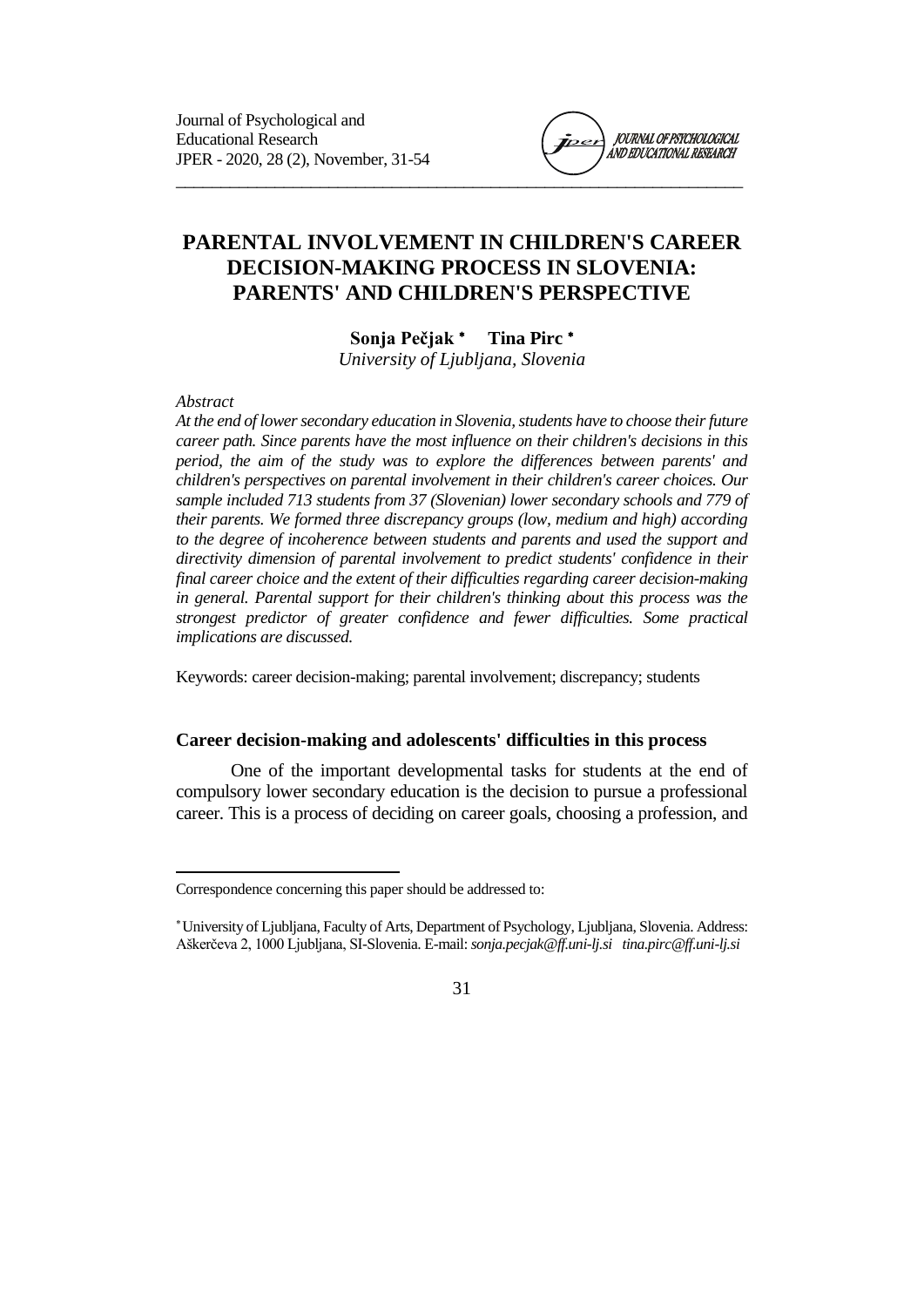the related issue of choosing the right upper secondary school that will lead them to the desired profession.

While some adolescents do not have major difficulties in choosing a career, others have to deal with them before or during the career decision-making process, which often reflects in career indecision when the choice of further education should already have been made. A good theoretical basis for diagnosing career decision-making difficulties is the taxonomy of these difficulties (Gati, Krausz, & Osipow, 1996), which was used also in our study. The authors define difficulties as any deviation from the ideal decision-making model of a person in relation to his or her career that prevents or even discourages a career decision or leads a person to make a decision that is not optimal.

In the taxonomy, Gati et al. (1996) classified career decision-making difficulties into three major clusters, which are further subdivided into 10 specific categories of difficulties. The first broad category, lack of readiness, comprises three categories of difficulties that can occur before the career decision-making process begins: a) lack of motivation to start the career decision-making process; b) general indecisiveness concerning all kinds of decisions; and c) dysfunctional beliefs, including irrational expectations about the career decision-making process. The other two broad categories of difficulties, namely lack of information and inconsistent information, include difficulties that may arise during the career decision-making process. Lack of information covers four categories of difficulties: a) lack of knowledge about the steps of the career decision-making process; b) lack of information about oneself; c) lack of information about the variety of career alternatives (*e.g*., study programmes, professions); and d) lack of information about ways to obtain additional information. The third major category of difficulties, inconsistent information, includes: a) unreliable information - problems associated with unreliable or contradictory information (*e.g.*, above-average school grades and low IQ on an intelligence test); b) internal conflicts - conflicts within the person, such as conflicting preferences or difficulties regarding the need for compromise; and c) external conflicts - conflicts involving the influence of significant others.

In order to identify the nature of the difficulties, the authors designed the instrument Career Decision Difficulties Questionnaire (CDDQ, Gati et al., 1996), which is now widely used. Although the questionnaire was not fully validated in the sample of Slovenian upper secondary school students (Pečjak, Podlesek, & Pirc, 2018; Zagoričnik & Pečjak, 2007), we used the above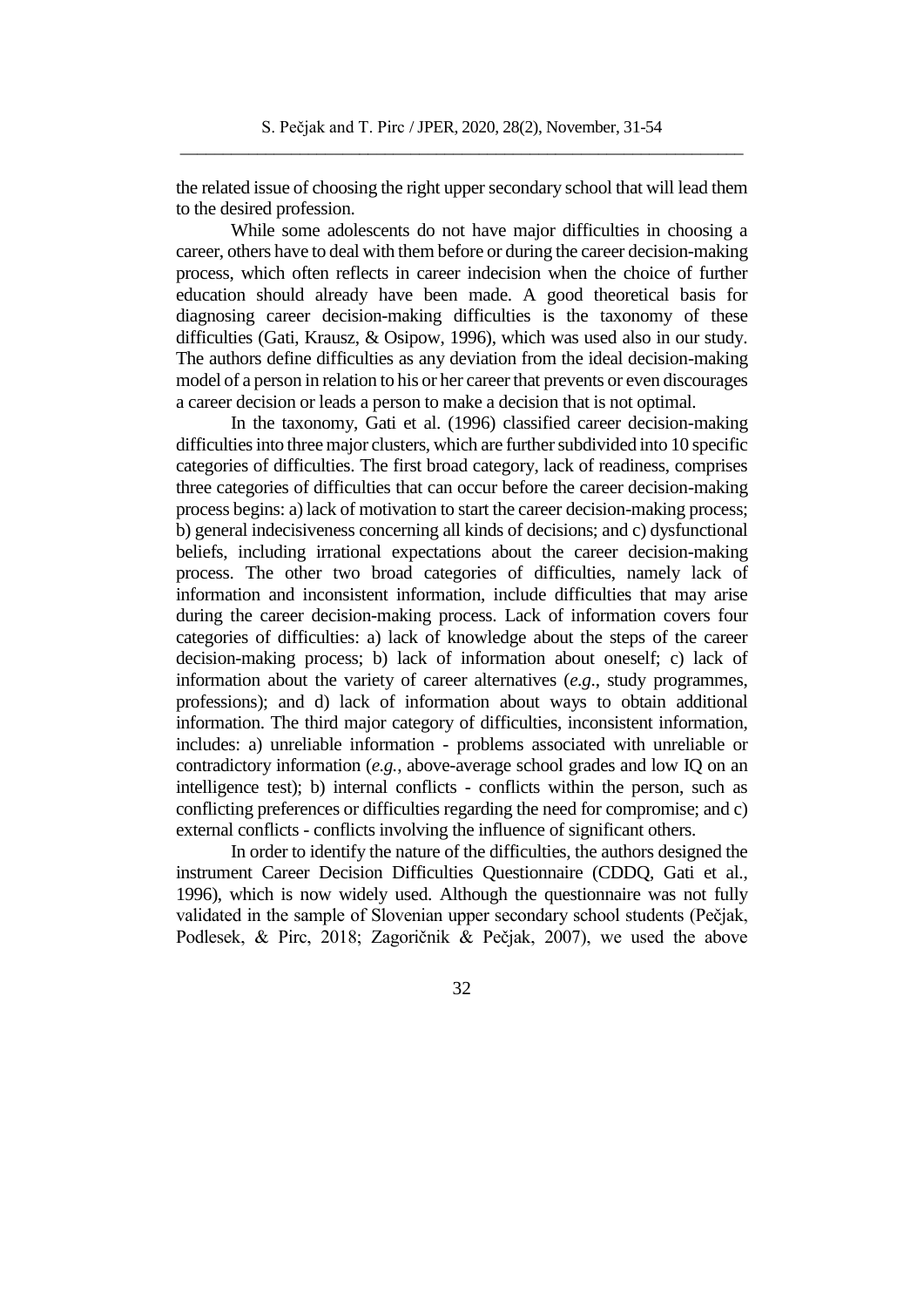mentioned instrument as a starting point for the development of an adapted version of the questionnaire to identify difficulties in career decision-making in lower secondary school (Pečjak, Pirc, & Podlesek 2019; *see* Instruments).

The process of an adolescent's career development in lower secondary education depends to a large extent not only on him or her and his/her characteristics, but also on the psychosocial stimuli of the environment especially school and family. In our study we have focused on the role of parents in this process.

#### **Parental involvement in career decision-making**

Relational theories/approaches emphasise the role of the social environment or significant other people in that environment (parents, friends, teachers, acquaintances) in adolescents' career choices. Within these approaches, many researchers have focused on the role of parents and family relationships (*e.g.*, Roe, 1957; Super, 1990; Young, Marshall, Domene, Arato-Bolivar, Hayoun, Marshall et al., 2006). Adolescents themselves report that parents are in fact the most important people to turn to for career decisions and advice - more often than to friends, teachers or school counsellors (Keller & Whiston, 2008). Bardick, Bernes, Magnusson, & Witko (2004) found that as many as 59% of 11- 14-year-olds chose parents as their first choice for career support, 12% of them chose friends, while only a handful of students would turn to teachers and career counsellors first (3% and 2% respectively).

In the process of adolescent career decision-making, contemporary researchers particularly emphasise the importance of parental influence. Parents may support or hinder the development of their children's interests, their professional aspirations, the exploration of educational or occupational alternatives, the formation of a professional identity, and the making of career decisions in general (Hargrove, Inmann, & Crane, 2005; Koumoundouru, Tsaousis, & Kounenou, 2011; Lee & Kerpelman, 2007; McDevitt & Omrod, 2004).

Parents also play an important role in the Slovenian environment when it comes to their children's choice of career. Pečjak et al. (2019) investigated among 19 school psychologists how many students and parents used the opportunity to consult with them individually about the further education of their children in the last two grades of lower secondary school (grades 8 and 9). They found that only a small share of 8th grade students (0-30%) took part in individual career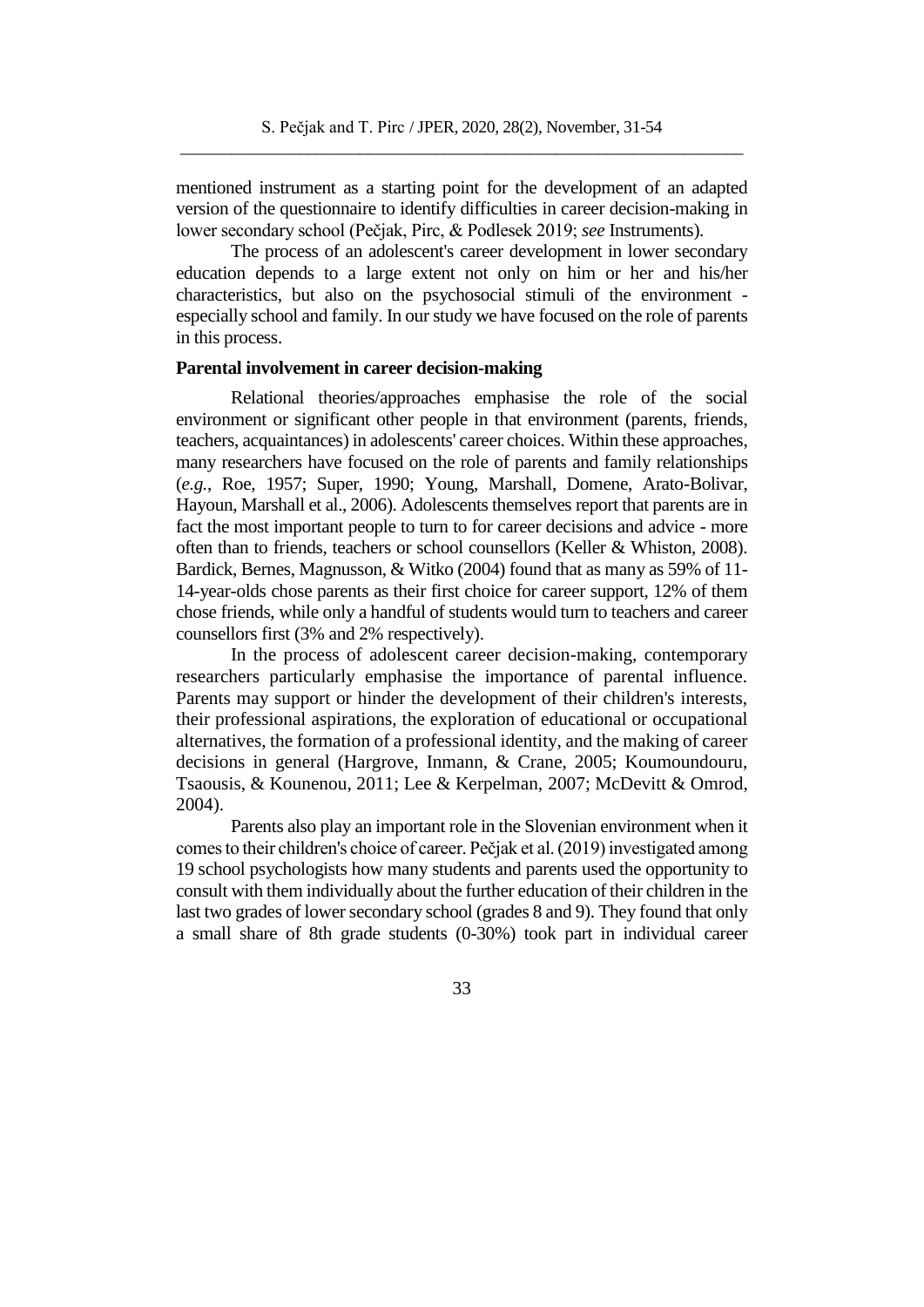guidance, but significantly more students in the 9th grade (40-100%) took advantage of this opportunity, with a modal response of 100%. In grade 8, an extremely small share of parents (0-3%) consulted the school psychologist for career guidance for their children, and in grade 9, the range of individual guidance to parents for the further education of their children varied between 5 and 100% depending on the school (on average, 46% of parents participated in individual counselling).

# **Ways of parental involvement in children's career decision-making**

Parents are involved in the process of the adolescent's career decisionmaking in many ways. They influence their career development both directly (*e.g.*, by being prepared to financially support their child's schooling elsewhere) and indirectly through interactions with the child in terms of career decisionmaking. At the relationship level, parents move on a continuum in their child's career decision-making process -from being their supporters to making decisions for them. Recent studies most frequently report on three facets of parental behaviour related to a child's career development (Chope, 2005; Neunschwander, 2008): (i) parental support, which is seen as encouraging the child to explore his or her own interests, abilities and occupational opportunities; (ii) excessive parental control or parental interference, which is seen as an attempt to impose the parents' career choice without taking into account their child's wishes, and (iii) parental disengagement in the process of career decision-making, which manifests itself through the neglect of the child in that process.

Parental support is important for the development of children's values, interests and skills, which are crucial for the development of students' motivation and aspirations to set and achieve professional goals (Ashby & Schoon, 2010; Duffy & Dik, 2009; Restubog, Florentino, & Garcia, 2010), as well as in the final stage when a child has to make a specific decision to continue schooling at a particular school/study program (Tynkkynen, Nurmi, & Salmela-Aro, 2010). In the early stage of the career decision-making, which usually takes place in a pleasant atmosphere (Olaosebikan & Olusakin, 2014), the parents usually support the adolescent by providing assistance and various suggestions to make the adolescent aware of the career decision-making process and encourage him/her to learn about different schools/occupations. On the other hand, parental control could lead to a greater passivity of the children in the process of preparing for a career (Kracke & Noack, 2005). However, the last characteristic - parental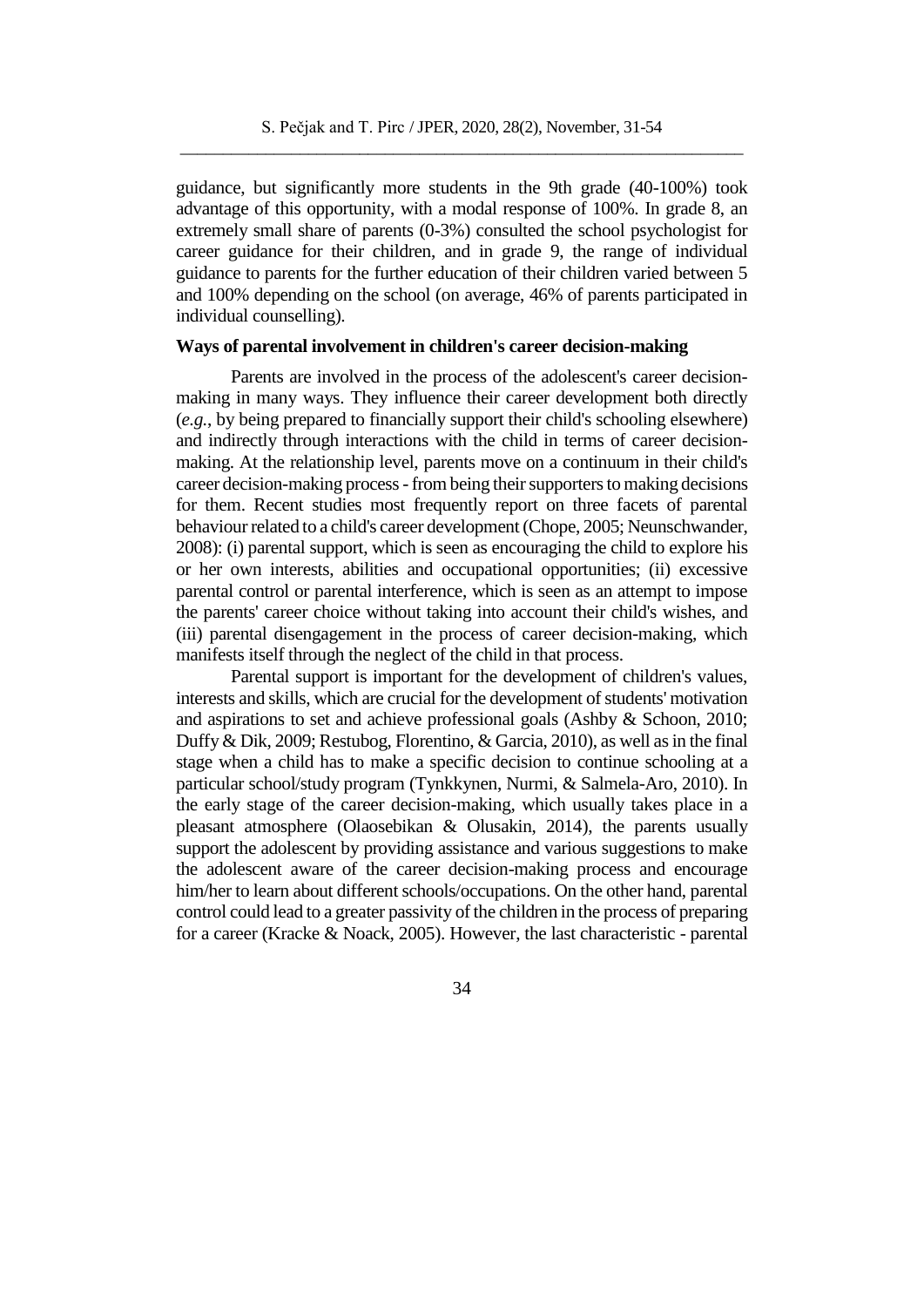disengagement - may have an impact on a current lack of interest in their child or imply that career decisions are less important. This may be reflected in a child's slower progress in professional development or in its less stable career paths (Mortimer, Zimmer-Gembeck, Holmes, & Shanahan, 2002).

The involvement of significant others (parents and friends) in the career decision-making process was studied by Phillips, Carlson, Christopher-Sisk, and Gravino (2001). In analysing interviews with parents and children, they found that this involvement is reflected in two ways: (i) how parents/friends are involved in the students' career decision-making process (what is referred to as the actions of others), or (ii) the extent to which students actively involve others in their career choices (what is referred to as self-direction). They explain parental actions and involvement in their children's career decision-making process with 7 categories from low to high participation: non-active support (indicates that the parents are not involved in the students' decision-making); unconditional support (the parents actively and unconditionally support the child no matter what decision they make); information provided (the parents help the child with information about the options he/she has to choose from without suggesting the best decision); alternatives provided (parents provide the child with several types of interrelated information that help him/her to make decisions - *e.g.* not only about the type of school, but also about employment opportunities); push/nudge (parents try to advise the child or guide the child towards a particular choice); forced advice (parents force the child to choose a particular school without considering the child's interests and wishes); criticism (parents criticise the child's decision-making process and/or decisions).

Some researchers have reported that parental support increases children's motivation to engage in vocational activities (*e.g.*, Kracke & Noack, 2005; Phillips, Blustein, Jobin-Davis, & White, 2002). Dietrich and Kracke (2009) also pointed out that parental support is associated with positive career exploration, while lack of engagement and interference/disagreement are associated with difficulties in career decision-making. The disagreement between parents and their children was considered in our study to be the discrepancy between their perceptions, which is explained in more detail in the next section.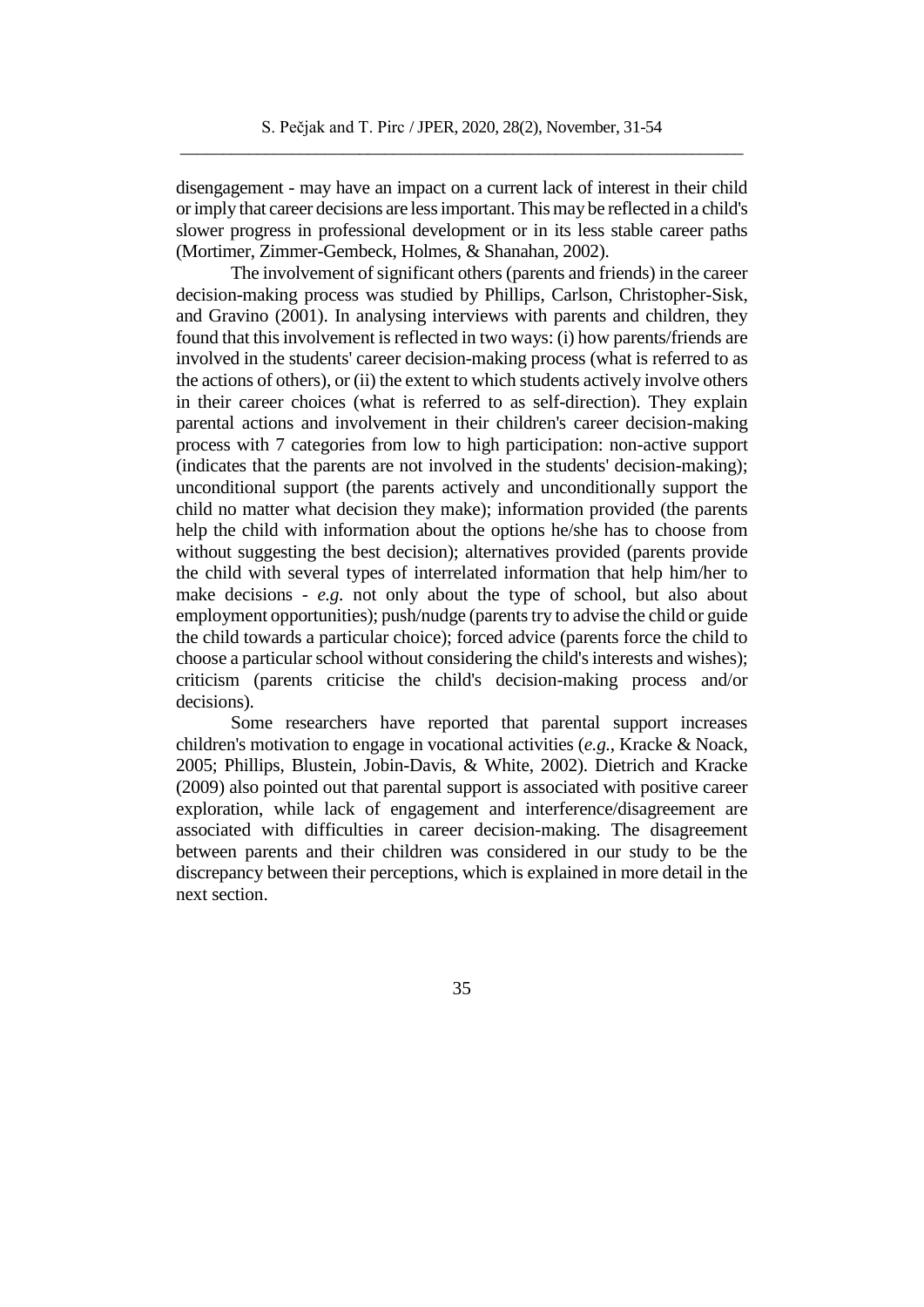# **Discrepancy in parents' and children's perceptions regarding parental involvement in the child's career development**

Discrepancy between parents and their children in career decisionmaking is considered as the differences between adolescents' and parents' subjective perception and interpretation of the way parents support or hinder their children on their career path. In Bronfenbrenner's theory of ecological systems (1986), good adaptation and development of an individual in a system is possible if the microsystems of the individual are congruent. Therefore, we can assume that the career development of adolescents is better if the ideas, aspirations, and values of the adolescent regarding his career are congruent with those of his parents. Specifically, this means that parental support only has a positive effect on children's career decision-making if the parents are also perceived as supportive by adolescents (Lent, Brown, & Hackett, 2000).

Research shows that parents and children often disagree with each other's expectations and beliefs about career development, for example, the extent to which parents are expected to influence their child's final decision about his or her future career development, which often leads them to find themselves on "different shores" (Zimmer-Gembecki, Ducat, & Collins, 2011). This discrepancy often arises from different representations by parents and children of what the supportive role of parents should be - where does support become parental pressure or whether the absence of parental pressure is the same as lack of support. One aspect of the discrepancy is also the degree to which parents and adolescents match with professional/educational goals and aspirations. Furthermore, the discrepancy results from how much they know (or do not know) about the other person's preferences and how much they talk about them. It should be stressed that a certain degree of coherence in their thinking implies a more positive career development (Otto, 2000) and vice versa, divergences in ideas, aspirations and plans hinder this career development (Leung, Hou, Gati, & Li, 2011). Studies show that parental support and the parental support perceived by adolescents are important predictors of the self-efficacy of career decision-making among adolescents (Garcia, Restubog, Toledano, Tolentino, & Rafferty, 2012) and career choices (Constantine, Wallace, & Kandaichi, 2005).

## **Aims of the study**

In our study we investigated the degree of incoherence of perceptions between adolescents and parents regarding the participation of parents in their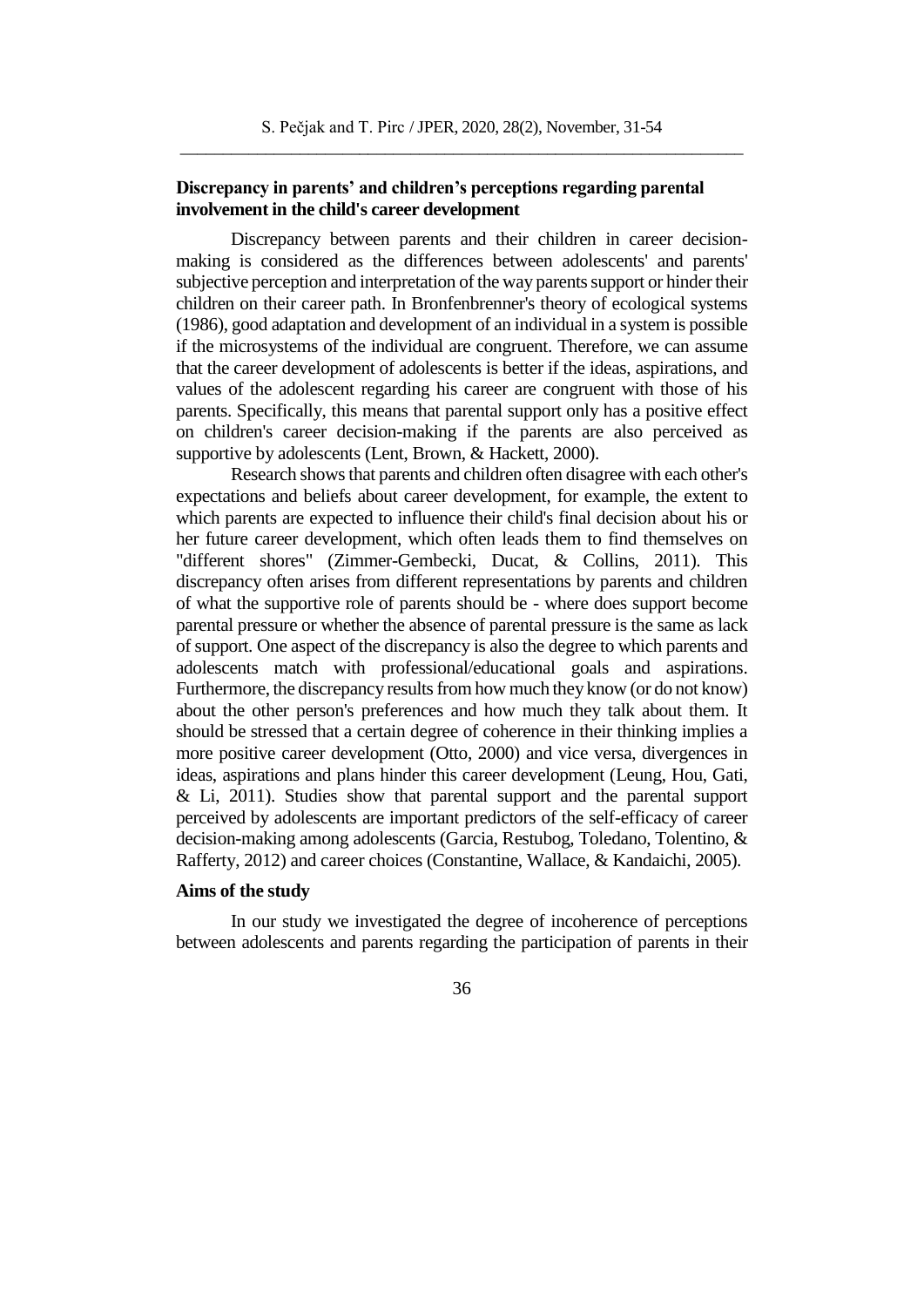children's career decision-making processes. In our case, the career decisionmaking was linked to the decision on the adolescent's further education after compulsory lower secondary school.

We derived from the socio-cognitive career theory - SCCT (Lent et al., 2000), which emphasizes the importance of differentiating the objective and perceived effects of environmental factors on the individual and focuses on the role of parental support in career decision-making. The role of parents in the process of career guidance is particularly important during early adolescence (12- 14 years), as it is during this period that adolescents move from a growth phase (in which the development of interests and skills takes place) to a research phase (in which preferences for particular occupations are crystallized) and collect information on the educational pathways leading to these occupations (Super, 1990).

Given the instability of adolescents' occupational preferences, their parents play a particularly important role in their career decision-making. Nevertheless, some studies have examined the importance of parental support, which is derived only from students' reports, rather than including parents' perceptions (Dietrich & Kracke, 2009; Keller & Whiston, 2008). However, as some researchers stress (*e.g.*, Gagnon, Ratelle, Guay, & Duchesne, 2019), it is important to include both student and parental views, as we did in our study. However, we have to keep in mind that, in accordance with the SCCT (Lent et al., 2000), adolescents' perception of the supportive behavior of their parents is more important than the actual parental support.

Our first goal was to investigate how students and parents perceive parental involvement in career orientation and how this coherence or discrepancy in perceptions leads to (some) adolescents' career choices. We formed three groups based on the degree of discrepancy between the perceptions of adolescents and parents about parental involvement in the career decisionmaking of adolescents: Low discrepancy group (LDG) with minimal discrepancy between children's and parents' perceptions (included in Q1 and Q2); medium discrepancy group (MDG) with moderate discrepancy (Q3) and high discrepancy group (HDG) with the largest discrepancy between children's and parents' perceptions (Q4) (*see* Pečjak et al., 2019). Specifically, we determined how many students were in each group and which items had the smallest/largest discrepancy - in general and between groups.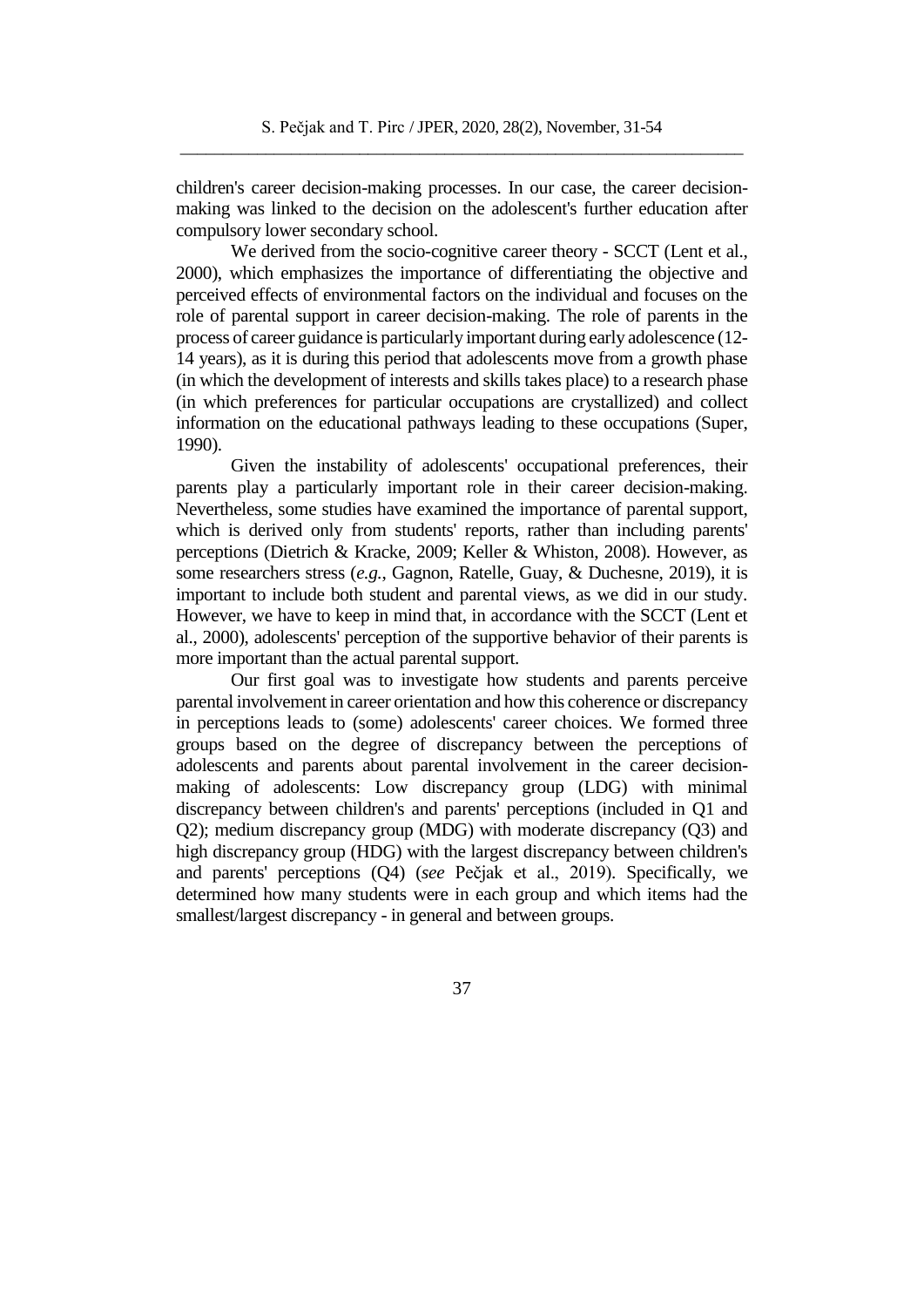The second aim of our study was to investigate to what extent the degree of discrepancy between the perception of students and parents regarding parental support and the directivity of parental involvement in the career decision-making process predicts two career outcomes - the degree of student's confidence in the decision about further education and the perceived extent of difficulties in career decision-making. We hypothesized that greater discrepancies between students and their parents contribute to a lower level of confidence in career choice and a higher rate of reported difficulties among adolescents (Čerče & Pečjak, 2007; Ginerva, Nota, & Ferrari, 2013; Lent et al., 2000).

### **Method**

#### *Participants*

Our first sample comprised 780 students in the last - 9th grade of lower secondary education from 37 schools in 12 Slovenian regions. The multi-level cluster sampling method was used. In each statistical region we first took a random sample of individual schools (according to the size of the municipalities: 52% of schools from smaller municipalities and 48% of schools from larger municipalities) and then randomly selected a certain number of students at each selected school. The planned number of students included in the sample was proportional to the regional population size of the students in the 9th grade. The final sample consisted of 713 students from whom we collected all the data and whose parents signed a consent form for their children's participation in the study. Of these, 323 were boys (45.5%) and 387 girls (54.5%). The structure of the sample led to a slight overrepresentation of girls and an underrepresentation of boys. The average age of the students was 14.29 years (SD=.34). All participants had a Caucasian background and attended schools with school-based counselling activities. In our sample there were also 779 parents of the students, namely 600 (76.9%) mothers and 179 (23.1%) fathers.

#### *Instruments*

*The Questionnaire of Parental Involvement in Child's Career Decisionmaking* (QPICCD, Pečjak et al., 2019) is a tool based on the model of Phillips et al. (2001) on the participation of significant others in a person's career decisionmaking. Starting from this model, we have designed the items to be placed in the context of parental involvement in their children's career decision-making about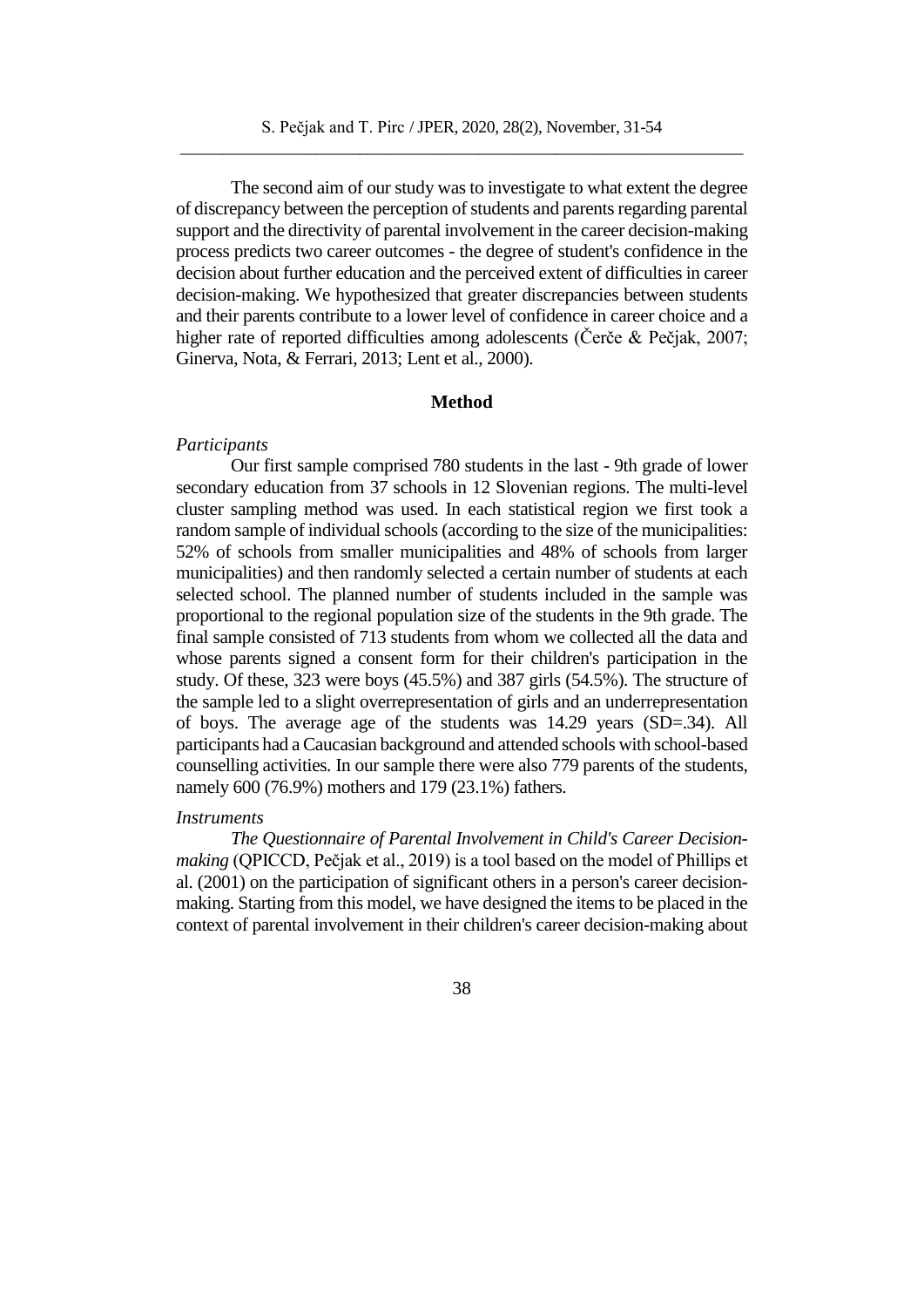their further education in upper secondary education. The questionnaire has two versions - for students and for parents, with 7 identical items. The student version provides information on how students perceive and experience parental involvement in the decision-making process on upper secondary education, while the parent version provides information on how parents themselves perceive and evaluate their own involvement in the process. The items in both versions cover different aspects of parental involvement in children's career choices, taking into account two dimensions: i) degree of directionality - from the parent's non-participation in the choice of secondary school to the imposition of his or her own idea of what secondary school would be most appropriate for the child, and ii) degree of support - from disregarding the child's opinion to unconditional support for the child's choice of school. Item 1 asks about the general involvement of parents in the child's career orientation, items 2-5 indicate the parental support of the child (*e.g*., item 2 - Parents support me in my considerations about which secondary school to choose.) and items 6-7 indicate a high degree of directivity (*e.g*., item 7 - Parents convince me which secondary school to choose.). Respondents express their agreement with each item on a 5 point scale (1-not at all true for me, 5-very true for me). The result is an index of discrepancy between student and parent ratings, which is the sum of the squared differences between the items. If the discrepancy index is less than 11, the result falls into the category of small discrepancy category (Q1 and Q2), if the difference is between 12 and 18 points, the result shows a medium discrepancy (Q3) and the difference of 19 points or more indicates a large discrepancy in perceived parental participation in vocational orientation of adolescents (Pečjak et al., 2019).

*The Career Decision Difficulties Questionnaire* - CDDQ (Pečjak et al., 2019) was derived from the original online CDDQ (Gati et al., 1996), which was simplified with the help of a focus group of lower secondary school psychologists so that the items were suitable for secondary school students. Accordingly, we modified some items (concerning tertiary education) and changed the response scale from 9- to 5 points (1-not at all true for me, 5-very true for me). First, we performed a confirmatory factor analysis to find out whether our data were consistent with the original structure proposed by Gati et al. (1996). Since our data fit the model poorly, we continued with exploratory factor analysis (performed with the MINRES method and the Oblimin rotation), which yielded five scales with satisfactory reliability coefficients: S1-Internal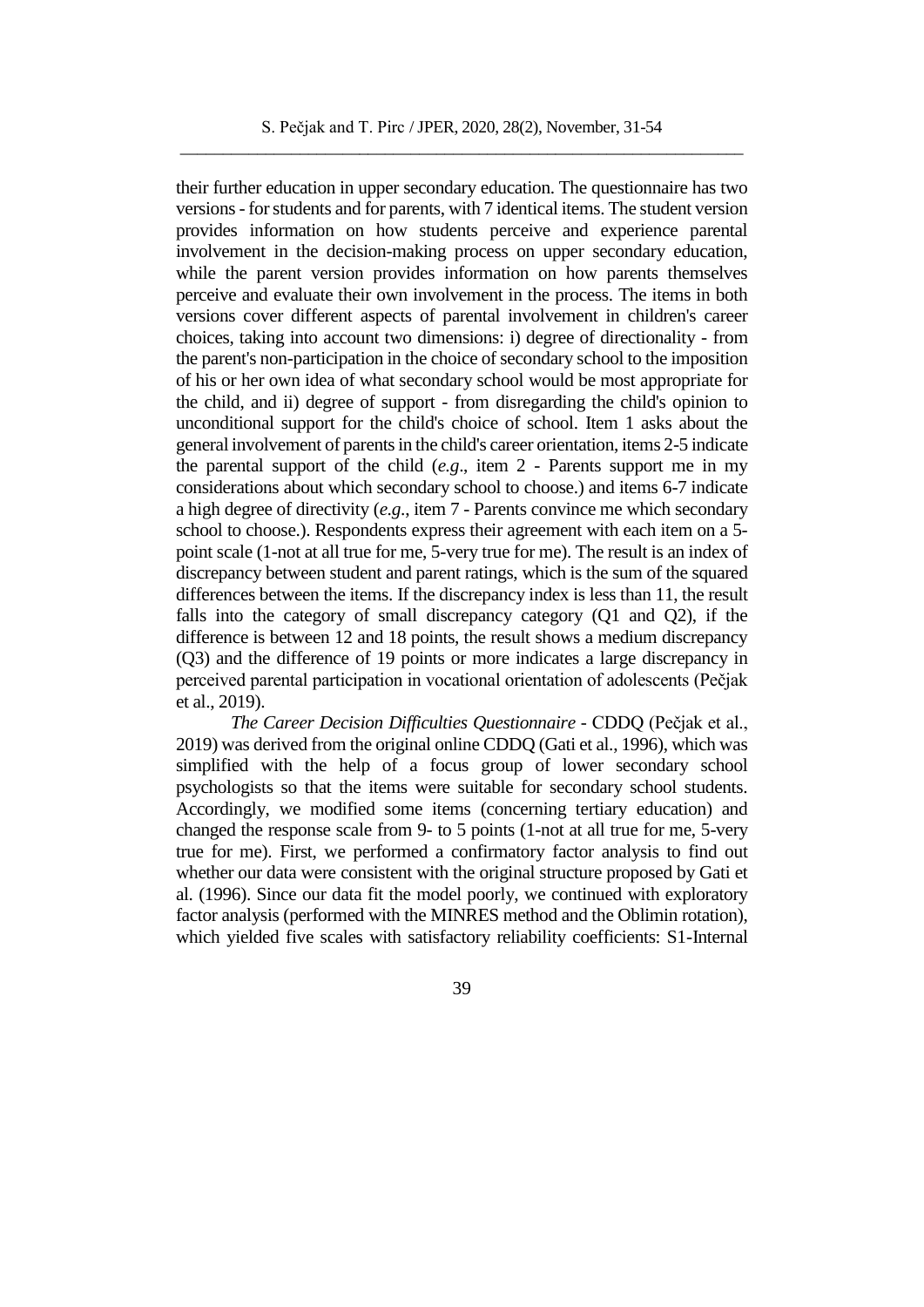conflicts (Cronbach's  $\alpha = .77$ ) with 6 items, including difficulties in decision making in general (*e.g*., I usually find it difficult to make decisions.) and unclear perceptions of one own's abilities and possible occupations (*e.g*., I find it difficult to make a career decision because I do not have enough information about myself -am I able to work with numbers or am I persistent, etc.) (min=6; max=30); S2- Lack of information ( $\alpha$ =.80) with 6 items about students who are not familiar with the process of career decision-making and lack of information about occupations or educational programmes (*e.g*., I find it difficult to make a career decision because I do not have enough information about the programmes or about the occupations.) (min=6; max=30); S3 - External conflicts ( $\alpha$ =.67) with 6 items regarding conflicts between one's own opinion and the opinion of important others (parents and friends) and the fear of not being able to meet the enrolment requirements (*e.g*., I find it difficult to make a career decision because parents have a different opinion about which secondary school would be suitable for me) (min=3; max=15); S4 - Lack of motivation ( $\alpha$ =.68) with 3 items about still having enough time to think about further education (*e.g*., I think that I do not have to decide for a secondary school at the moment because I still have enough time for it.). (min=3; max=15); S5 - Dysfunctional beliefs ( $\alpha$ =.50) with 3 items about unrealistic and too high expectations regarding the choice of educational programme (*e.g*., I think that there is only one upper secondary school that is right for me.) (min=3; max=15). At the beginning of the questionnaire the students indicated how confident they are in choosing the right secondary school on a 5-point scale (1-I am not convinced at all, 5-I am completely convinced) and finally they estimated the extent of their difficulties in career orientation in general (1-small, 5-big).

## *Procedure and data analysis*

Data on students were collected in November and December 2018, *i.e*. about three months before they had to make their final decision on enrolment in individual upper secondary schools. After obtaining parental consent for the students' participation in our study, the school counsellors administered the Career Decision Difficulties Questionnaire - CDDQ and the student version of the Questionnaire of Parental Involvement in Child's Career Decision-making during regular school hours. It took the students about 15 minutes to complete the questionnaires. However, the parents answered the parent version of the Questionnaire of Parental Involvement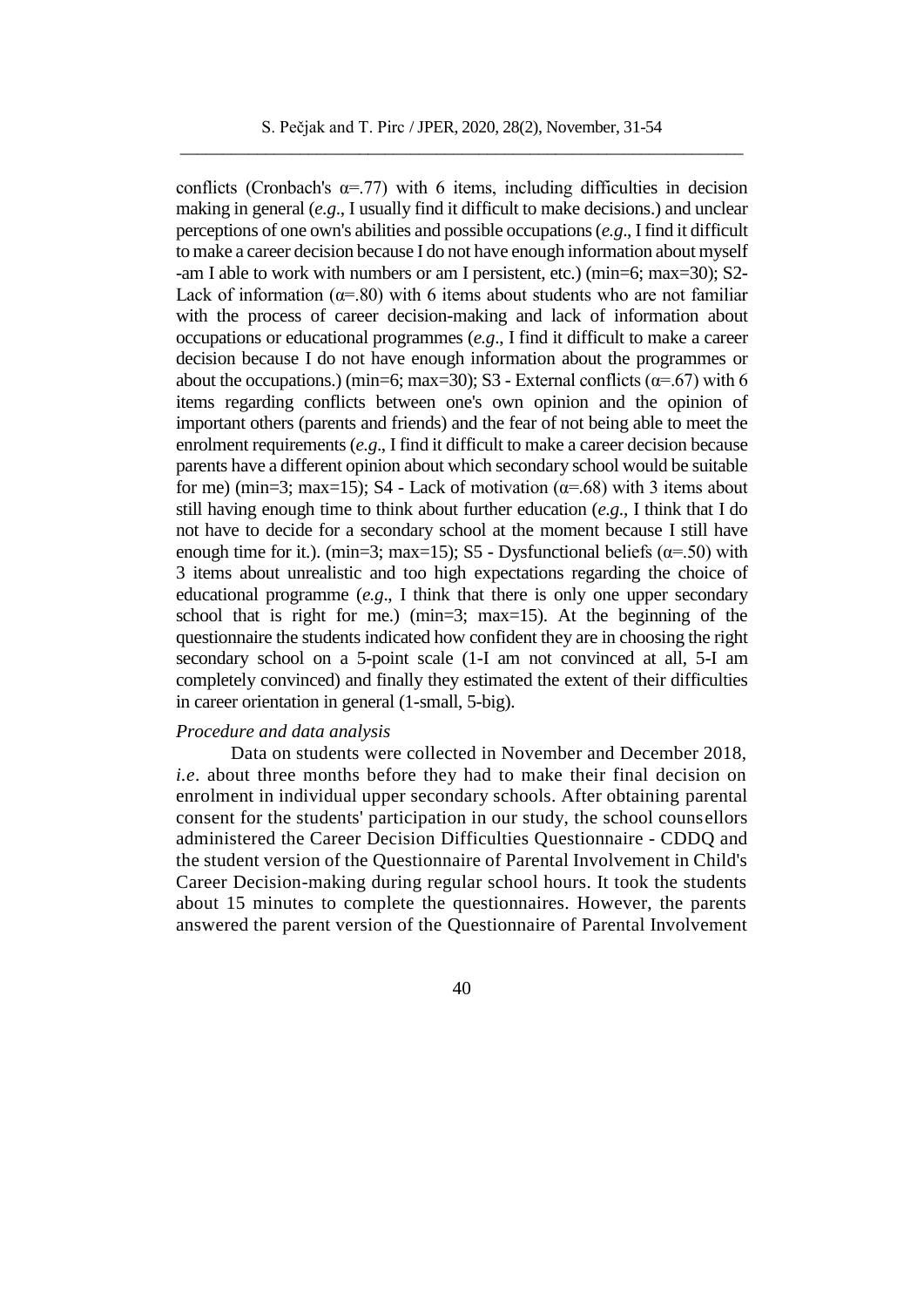in The Child's Career Decision-making in December 2018 and January 2019 after a school counsellor held a meeting with the parents for career guidance.

We used one-way ANOVAs to study the differences between the discrepancy groups and hierarchical regression analysis (HRA) to determine the predictive power of parental involvement in their children's career decision-making process for confidence in their decision and the degree of perceived difficulty in this process.

## **Results**

# *Discrepancy between students' and parents' perceptions regarding parental involvement in their children's career decision-making*

First, we identified the differences between (all) children and their parents using the individual items of the Questionnaire of parental involvement in child's career decision-making, to find out for which of the items these differences were the largest (Table 1). In Figure 1, we present the differences between the individual discrepancy groups for each item.

Table 1. Differences between students' and parents' perceptions of parental involvement in career decision-making of their children

| Parental involvement in        |   |     |      |                 |          |     |                  |      |
|--------------------------------|---|-----|------|-----------------|----------|-----|------------------|------|
| choosing upper secondary       |   | N   | M    | SD <sub>1</sub> | t        | df  | $\boldsymbol{p}$ | d    |
| school                         |   |     |      |                 |          |     |                  |      |
| 1. General involvement         | C | 756 | 3.32 | 1.40            | $-14.34$ | 755 | .000             | 0.65 |
|                                | P | 756 | 4.15 | 1.12            |          |     |                  |      |
| 2. Support in thinking         | C | 760 | 4.55 | 0.83            | $-7.10$  | 759 | .000             | 0.31 |
|                                | P | 760 | 4.77 | 0.55            |          |     |                  |      |
| 3. Help with information       | C | 757 | 4.20 | 1.07            | $-8.92$  | 756 | .000             | 0.38 |
| seeking                        | P | 757 | 4.56 | 0.80            |          |     |                  |      |
| 4. Leaving the decision to the | C | 758 | 4.19 | 1.08            | $-4.42$  | 757 | .000             | 0.21 |
| child                          | P | 758 | 4.39 | 0.89            |          |     |                  |      |
| 5. Considering the child's     | C | 761 | 4.56 | 0.82            | $-1.51$  | 760 | .132             | 0.02 |
| opinion                        | P | 761 | 4.61 | 0.68            |          |     |                  |      |
| 6. Proposing the <i>wright</i> | C | 749 | 2.70 | 1.43            | $-0.583$ | 752 | .560             | 0.16 |
| upper secondary school         | P | 749 | 2.94 | 1.49            |          |     |                  |      |
| 7. Convincing about the        | C | 753 | 1.52 | 0.99            | $-3.50$  | 748 | .001             | 0.07 |
| » right« upper secondary       | P | 753 | 1.54 | 0.97            |          |     |                  |      |
| school                         |   |     |      |                 |          |     |                  |      |

Note: C – children, P – parents; d - Cohen's d: 0.2 - small effect; 0.5 - medium effect; 0.8 - large effect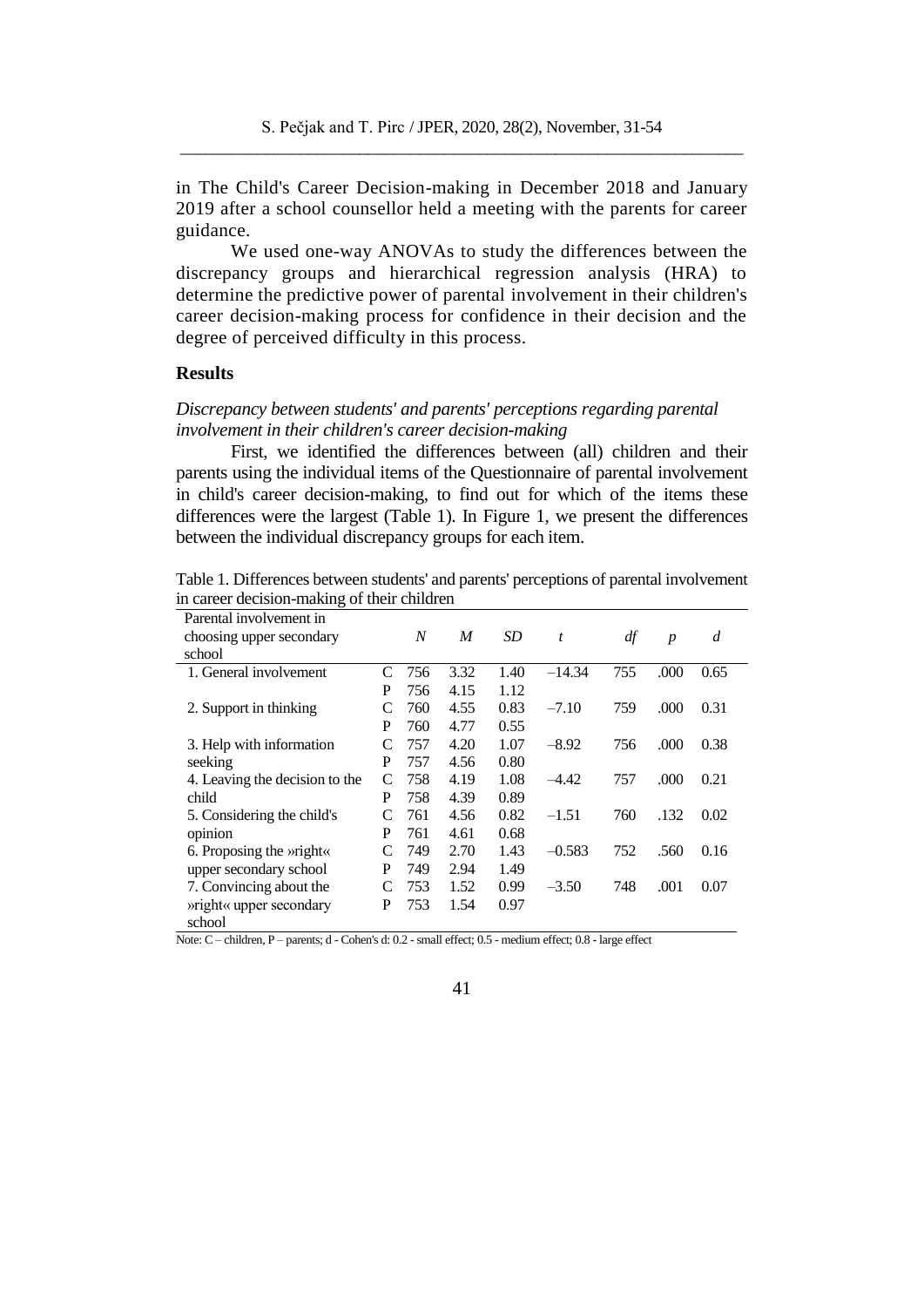

Figure 1. Differences between discrepancy groups by each item of the Questionnaire of parental involvement in children's career decision-making Note: LDG – low discrepancy C-P group; MDG – medium discrepancy C-P group, HDG – high discrepancy C-P group;  $\sp{*}p < .05$ ;  $\sp{*} \sp{*}p < .01$ ;  $\sp{*} \sp{*} \sp{*}p < .001$ .

Table 1 and Figure 1 show that there were significant differences between children and parents in the perception of parental involvement in the career orientation of their children for items 1-5. For all items, parents overestimated their involvement in their children's career choice. In general, they felt more involved (item 1; medium effect size of differences); felt that they gave more support and assistance to their children (items 2 and 3; small effect sizes of differences), left decisions to the children and took their opinions into account to a greater extent than was perceived by their children (items 4 and 5; small or negligible effect sizes of differences).

For item 5, there were significant differences between students and parents only in the HDG, where parents believed that they took their children's views into account to a much greater extent than their children. For items 6 and 7, parents and children did not differ significantly in their perception of parental involvement, except for HDG for item 7, where parents believed that they convinced their children to choose which secondary school to attend, significantly more than students reported.

### *Discrepancy groups with regard to their career decision-making difficulties*

Next, we examined whether discrepancies between children and parents are reflected in a different profile of their children's difficulties in making a career choice (Table 2). We divided the students into three groups according to their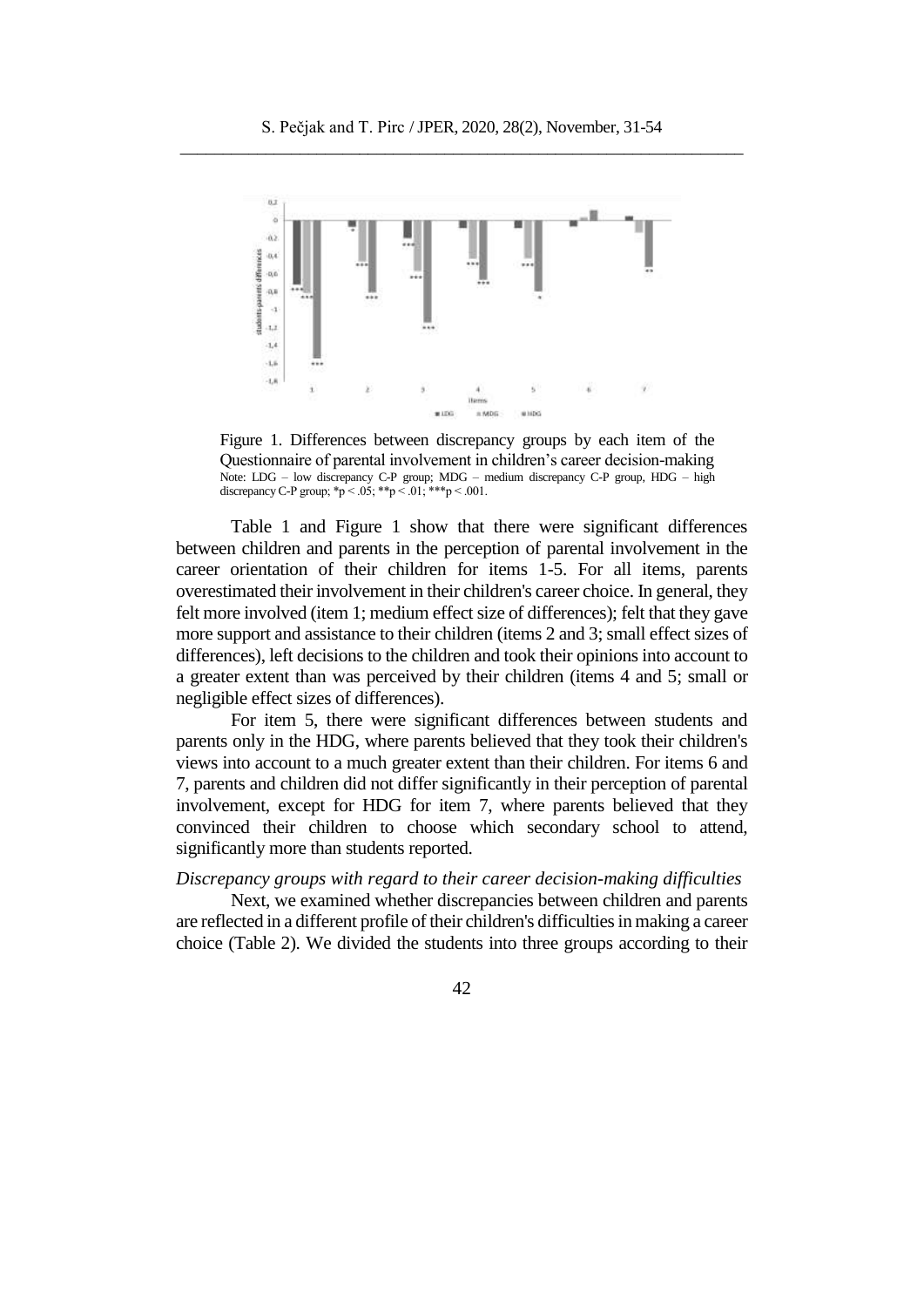discrepancy index regarding the perception of parental involvement in their children's career decision-making process: LDG had the lowest discrepancy index (*N*=516; 70.1%), MDG had the moderate discrepancy index (*N*=143; 19.5%) and HDG had the highest discrepancy index (*N*=77; 10.4%). The results showed that a vast majority of students differed only slightly from their parents in their perception of their parents' involvement in their career decision-making process, but for just over one-tenth of students the differences between them and their parents were large.

|               |            | $\boldsymbol{N}$ | M     | SD   | F     | df             | n         | $\eta^2$ <sub>p</sub> |
|---------------|------------|------------------|-------|------|-------|----------------|-----------|-----------------------|
| Internal      | <b>LDG</b> | 488              | 14.89 | 5.20 | 0.295 | 2              | .744      | .001                  |
| conflicts     | <b>MDG</b> | 129              | 15.22 | 4.47 |       |                |           |                       |
|               | <b>HDG</b> | 72               | 14.67 | 5.55 |       |                |           |                       |
| Lack of       | <b>LDG</b> | 488              | 16.75 | 5.18 | 1.156 | $\overline{2}$ | .315      | .003                  |
| information   | MDG        | 129              | 17.41 | 5.14 |       |                |           |                       |
|               | <b>HDG</b> | 72               | 16.36 | 5.59 |       |                |           |                       |
| External      | LDG        | 488              | 10.68 | 3.72 | 8.768 | $\overline{2}$ | $.000***$ | .025                  |
| conflicts     | MDG        | 129              | 12.12 | 4.66 |       |                |           |                       |
|               | <b>HDG</b> | 72               | 12.07 | 5.06 |       |                |           |                       |
| Lack of       | <b>LDG</b> | 488              | 4.59  | 1.86 | .783  | $\overline{2}$ | .457      | .002                  |
| motivation    | <b>MDG</b> | 129              | 4.83  | 2.16 |       |                |           |                       |
|               | <b>HDG</b> | 72               | 4.65  | 2.18 |       |                |           |                       |
| Dysfunctional | LDG        | 488              | 8.75  | 2.68 | .699  | 2              | .498      | .002                  |
| beliefs       | <b>MDG</b> | 129              | 9.06  | 2.85 |       |                |           |                       |
|               | <b>HDG</b> | 72               | 8.72  | 2.80 |       |                |           |                       |

Table 2. Differences between discrepancy groups with regard to the type of career decision-making difficulties

Note: \*\*\*p  $\leq 0.001$ ,  $\eta_{p}^2$  – partial eta squared; LDG – low discrepancy C-P group; MDG – medium discrepancy C-P group, HDG – high discrepancy C-P group

We found significant differences between individual discrepancy groups of students only on the External conflicts scale (Table 2), with a small effect size. Bonferroni's post-hoc tests for pairwise comparisons showed significant differences between LDG and MDG (the mean difference was 1.45; *p*˂.001) and between LDG and HDG (the mean difference was 1.39;  $p<.05$ ). There were no significant differences between the groups in Internal conflicts, Lack of information, Lack of motivation and Dysfunctional beliefs.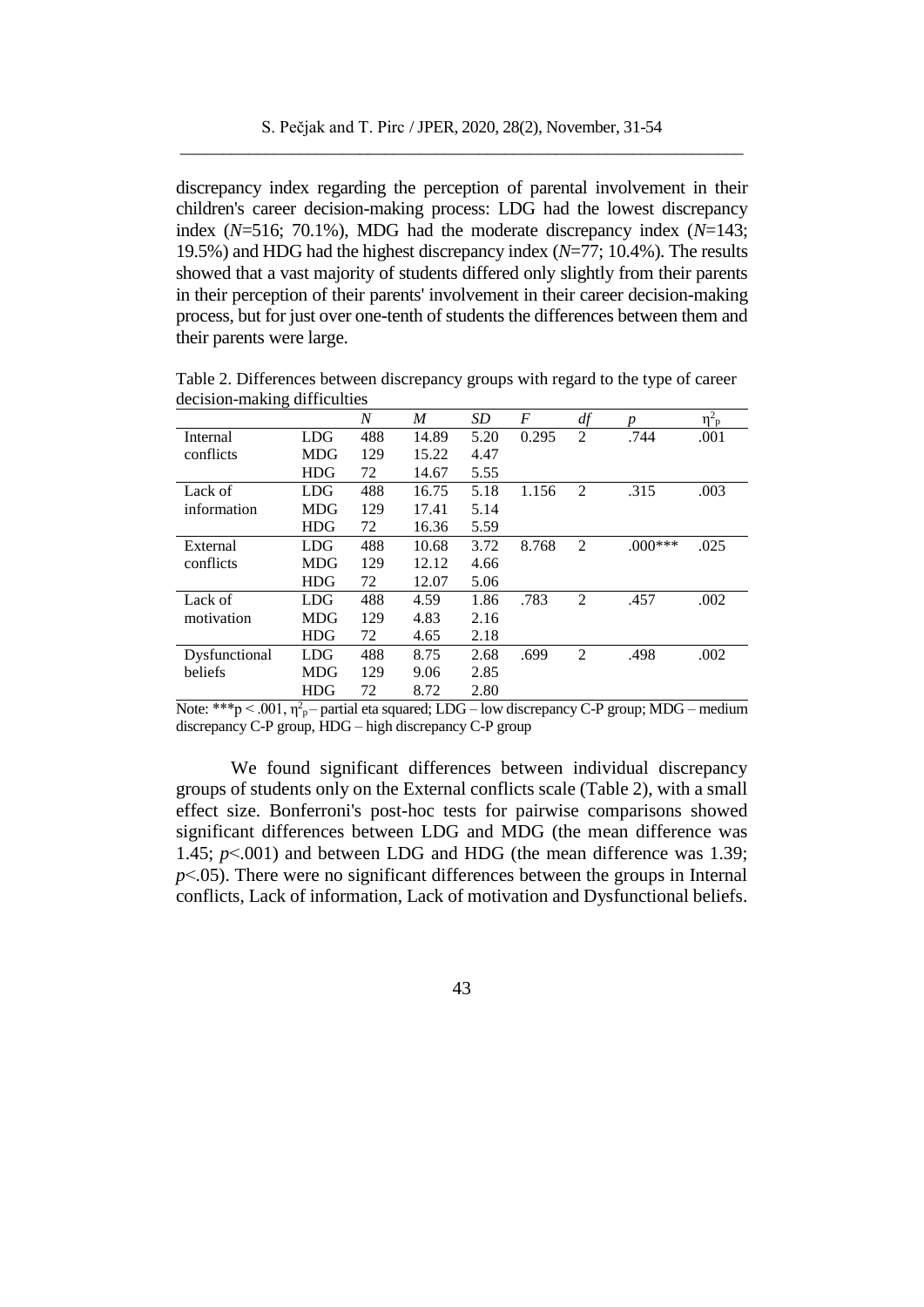# *Predictors of students' confidence in their career decision, their perceived career decision-making difficulties and external conflicts*

We were interested in whether students' and parents' perceptions of parental involvement in their children's career orientation process predicted students' confidence in their decision about their further education and their perception of career decision-making difficulties (Table 3). The first step of the HRA included discrepancy indices between students' and parents' perceptions of support and help for children (items 2, 3, 4 and 5), and in the second step items indicating directive parental involvement (6 and 7) were added.

| Table 3. Predictors of parental involvement in students' upper secondary school choice |                               |  |
|----------------------------------------------------------------------------------------|-------------------------------|--|
| for confidence in their decision, perceived difficulties, and External conflicts       |                               |  |
|                                                                                        | Confidence Perceived External |  |

|        |                                                      | Communico | 1 U.UU VU    | елена     |
|--------|------------------------------------------------------|-----------|--------------|-----------|
|        |                                                      |           | difficulties | conflicts |
|        | Upper secondary school choice                        |           |              | B         |
| Step 1 | Support in thinking                                  | $.15***$  | $-14**$      | $-.25***$ |
|        | Help with information seeking                        | $-.03$    | $-.00$       | $-.03$    |
|        | Leaving the decision to the child                    | $-.05$    | .00          | $-.07$    |
|        | Considering the child's opinion                      | .03       | .03          | $-0.09*$  |
|        | $\mathbb{R}^2$                                       | .15/02    | .13/.02      | .33/.12   |
|        | $\Delta R$                                           | $.02**$   | $.02*$       | $.11***$  |
| Step 2 | Support in thinking                                  | $.14**$   | $-12**$      | $-24***$  |
|        | Help with information seeking                        | $-.03$    | $-.01$       | $-.03$    |
|        | Leaving the decision to the child                    | $-.06$    | .01          | $-.06$    |
|        | Considering the child's opinion                      | .02       | .05          | $-.07$    |
|        | Proposing the <i>wright</i> « upper secondary school | $-.06$    | $.11**$      | $.08*$    |
|        | Convincing about the <i>wright</i> « upper secondary | .01       | .01          | .05       |
|        | school                                               |           |              |           |
|        | $R/R^2$                                              | .16/03    | .17/.03      | .35/.13   |
|        | $\Delta R$                                           | .00       | $.01*$       | $.01*$    |

Note:  $N = 725$ ; \*p  $\lt 0.05$ ; \*\*p  $\lt 0.01$ ; \*\*\*p  $\lt 0.001$ ;  $\beta$  – standardized  $\beta$  coefficient; R – multiple correlation coefficient, R<sup>2</sup>– determination coefficient;  $\Delta R$  – multiple correlation coefficient change

The results in Table 3 show that with the variables in our model we were able to explain only 3% of all differences between students in terms of their confidence in which upper secondary school they will choose and the same share of differences in perceived difficulties in the process of career decision-making. In addition, 13% of the differences in difficulties regarding External conflicts were explained by included variables. The strongest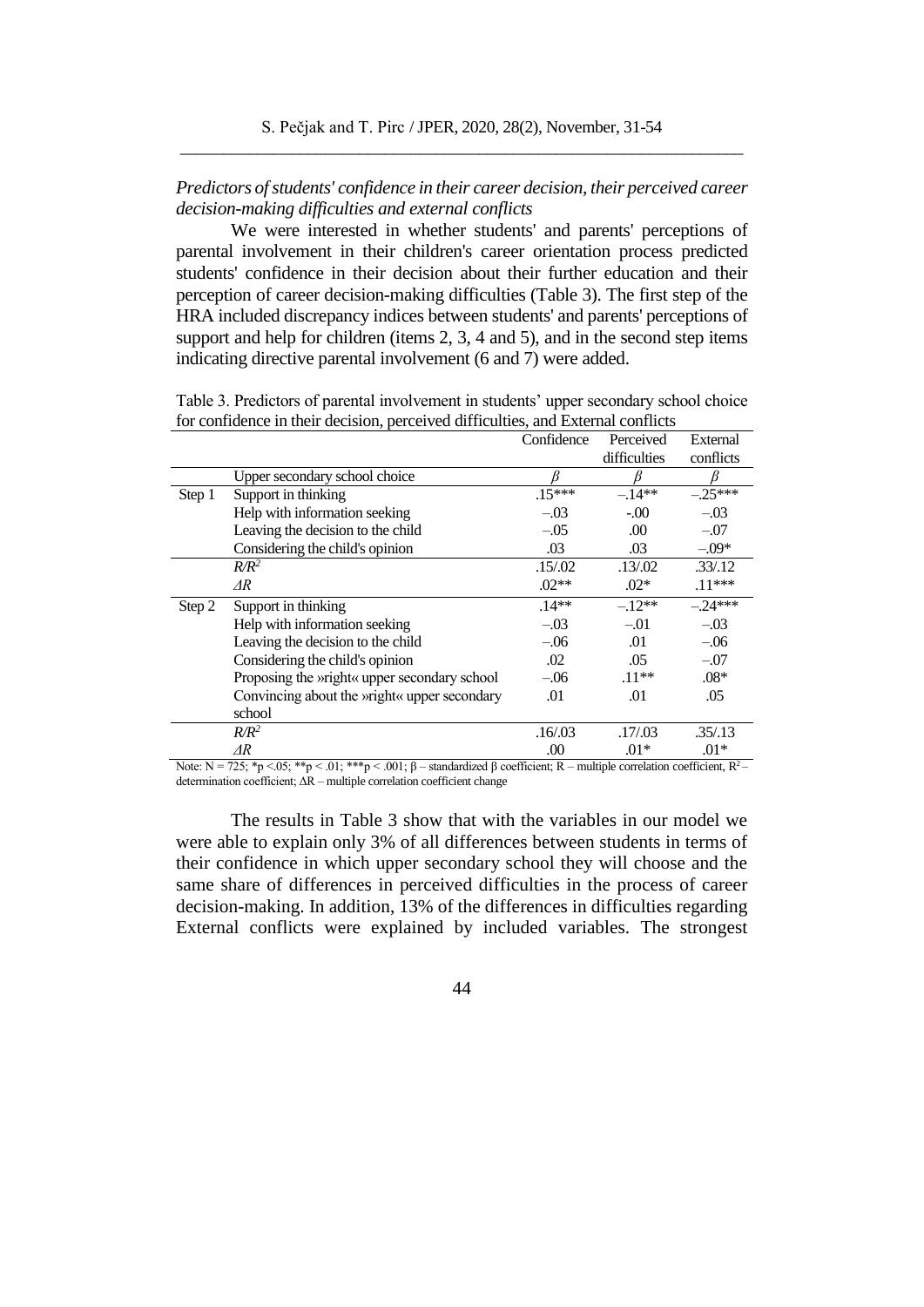predictor of all three criteria was support by parents when their children are considering further education. On the other hand, the parents' convincing their children of the "right" upper secondary school predicted more external conflicts and a higher level of perceived difficulties.

## **Discussion**

The aim of the study was to investigate whether discrepancies in parents' and children's perceptions of parental involvement in the career decision-making process of their children at the end of lower secondary education are related to children's confidence in their career choice and to their potential difficulties in the process of career orientation. Since parents and students are often "on different sides" (Butner, Berg, Osborn, Butler, Godri, Fortenberry, & Wiebe, 2009), we were interested in how they differ in their interpretations of parental involvement. We explored the aspect of supplementary fit (Kristof, 1996), which refers to the agreement between adolescents and parents on professional interests, plans, goals and values. This is because "the intended effect of parental behaviour is only achieved if the supportive behaviour is perceived in the same way by the adolescent and parents" (Sawitri, Creed, & Zimmer-Gembeck, 2012, p. 212).

# *Discrepancies between parents and children perceptions of parental involvement in their children's career decision-making*

The findings related to the first research question indicate that there were discrepancies between the perceptions of adolescents and parents regarding parental involvement in their children's career decision-making processes. In 70% of the participants the differences between students and parents in the perceived involvement of the latter were small; in 19% of the participants the differences were medium and in 11% of the participants large discrepancies between students and parents were found. Contemporary research findings on the role of parents as the most significant others in the child's career decisionmaking process, particularly in early adolescence (Bardick et al., 2004; Keller & Whinston, 2008), show that, in their own estimation, parents are just as involved in the career decision-making process as students themselves. Therefore, the above-mentioned differences between them may be a source of additional stress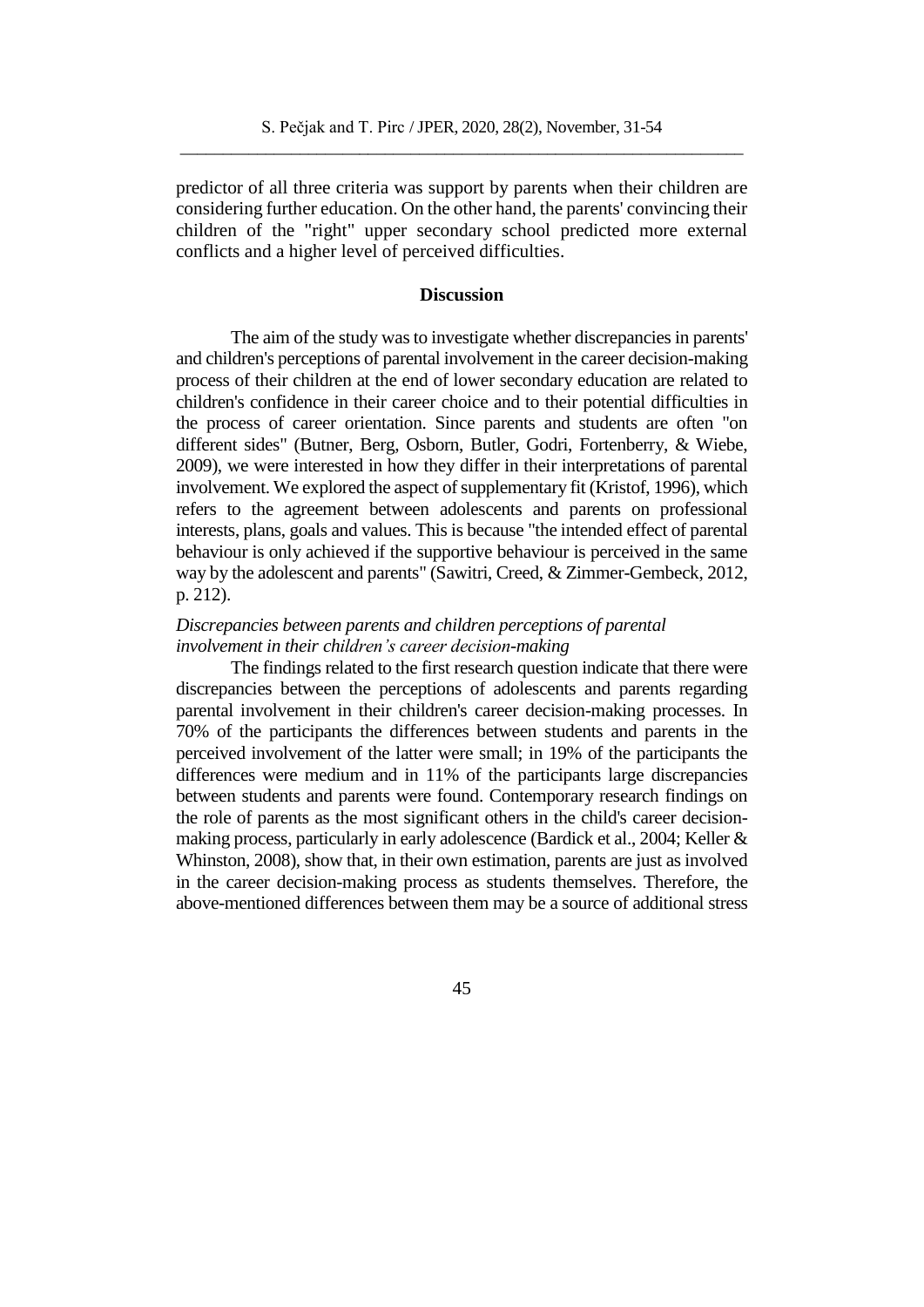and strain for the adolescent, as has been shown in previous studies (Dietrich  $\&$ Kracke, 2009; Kracke & Noack, 2005).

A more detailed analysis of the perceived parental involvement in the career guidance of their children showed some similarities and differences with regard to individual items. Students and parents were similar in their highest expressed agreement values for the items that take the child's opinion into account, support the child in thinking about further education and help him or her to find information. In addition, both parents and children expressed the lowest degree of agreement on the items that take into account the direct involvement of parents in career orientation, i.e. that parents suggest or force the child to choose the upper secondary school they think is right for the child (Table 1). These results suggest that parental involvement in career orientation of their children is generally supportive and with relatively limited directivity/control. Such parental attitudes naturally encourage children to explore their own interests, skills and career options (Chope, 2005; Neunschwander, 2008). However, the results also revealed that students and parents differ significantly in 5 out of 7 items. Specifically, parents in all groups (with more or less different perceptions between them and their children) significantly overestimated their involvement in this process in general and, above all, their support and help for the children (Figure 1). They also had the impression that they left the decisions to their children and took their opinions much more into account than their children. In terms of parental directivity, however, the only significant difference was found for convincing children about the 'right' level of upper secondary school, namely in the group where the discrepancies were generally the largest. However, a possible explanation could also be that children do not assess their parents' involvement correctly and therefore underestimate their parents' attempts to help them in their choice of career.

For example, parents had the impression that they were more directive towards their children than their children. Nevertheless, the question remains to what extent this conviction influences children in terms of barriers and prevents them from making the final decision (Constantine et al., 2005). Despite that, it should be borne in mind that the data on parental involvement in the career orientation of their children were collected on the basis of self-reports (both from parents and children) and do not necessarily reflect the real situation. It is also necessary, especially when there are large differences between children and parents, to clarify such discrepancies with the help of a career counsellor.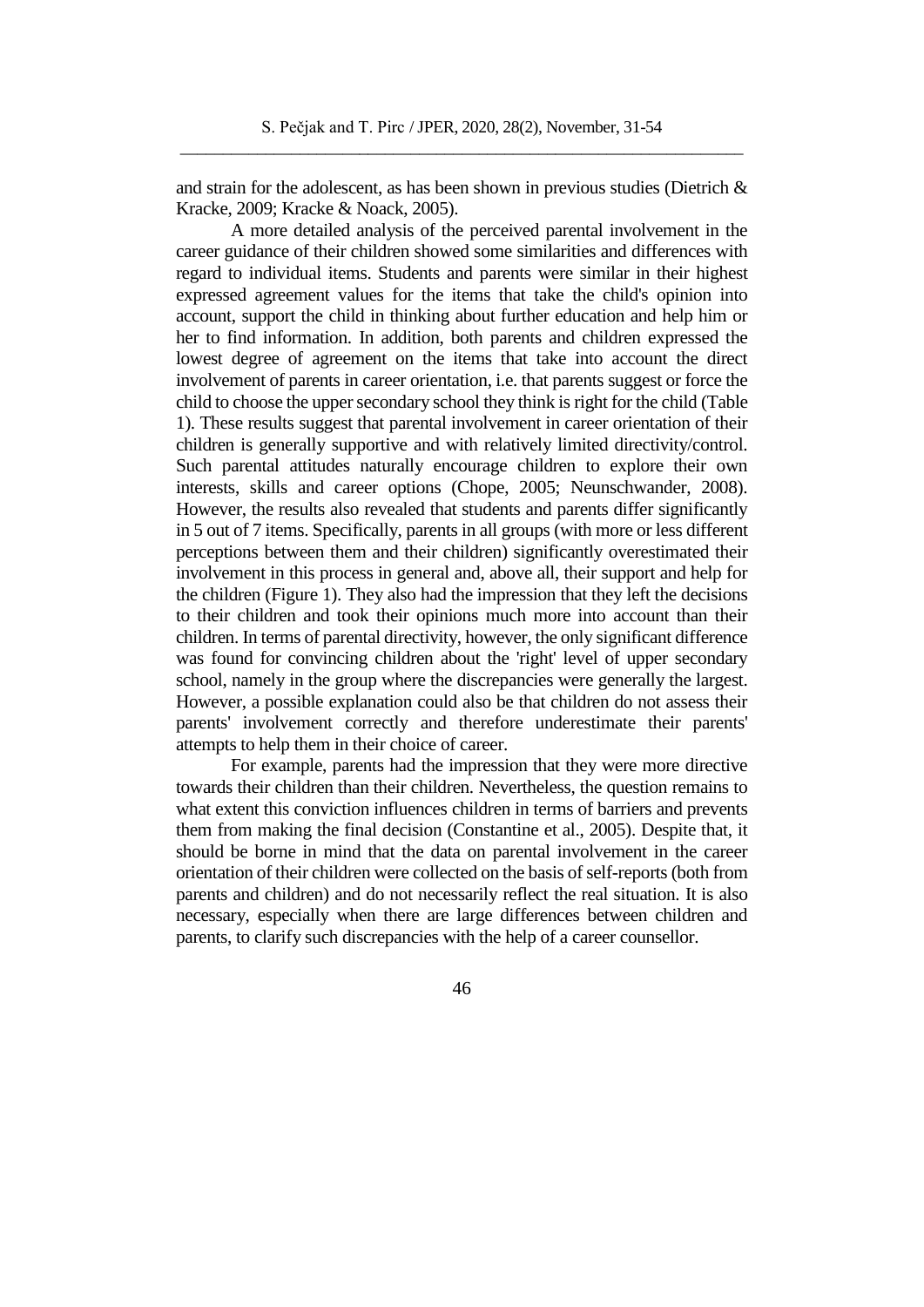## *Discrepancy groups and their career decision-making difficulties*

We found significant differences between the groups only in the area of external conflicts. Students with medium and high discrepancies between students and parents (MDG and HDG) reported significantly more external conflicts than students from LDG, where the discrepancy index was smaller. This result suggests that the discrepancies in parental involvement may lead to a subjective feeling of greater difficulty in career orientation and less confidence in one's own decision, which has also been mentioned previously by several other authors (*e.g*., Garcia et al., 2012; Leung et al., 2011).

This was confirmed by the HRA (Table 3), which showed that parental support for children in their career choices was the only significant predictor of greater student confidence in their decisions three months before enrolment, which is in line with other studies (*e.g*., Kracke, 2002). It appears that parental support encourages adolescents to explore vocational interests and skills and different career options, and helps them to reflect on career choice experiences (Dietrich & Kracke, 2009).

Discrepancies in the perception of other opportunities for parental involvement in their children's career choices were not found to be significant predictors of children's confidence in their career choice or their perceived current difficulties. The role of parents in supporting children in their thinking seems to be very important in all earlier stages of children's career development - *e.g.* in shaping their career aspirations (Flores & O'Brien, 2002) and in exploring their own and professional characteristics (Super, 1990), as well as in the "last part" of the children's career decision-making process, i.e. just before entering upper secondary school.

Furthermore, our results (Table 3) showed that parental social support can even help an individual to overcome the effects of perceived and encountered barriers. Students and parents who were more in agreement in their perception of parental social support reported fewer external conflicts and rated their difficulties lower, which is consistent with the findings of previous studies (Kenny, Blustein, Chaves, Grossman, & Gallagher, 2003; Lent et al., 2000).

At the same time, parental directivity in terms of convincing their children about the "right" upper secondary school was a low but significant predictor of more perceived difficulties and external conflicts ( $\beta$ =.11 and .08). We agree with the warnings that parents may be unaware of their influence on their children's career choices in the long run - by serving as role models as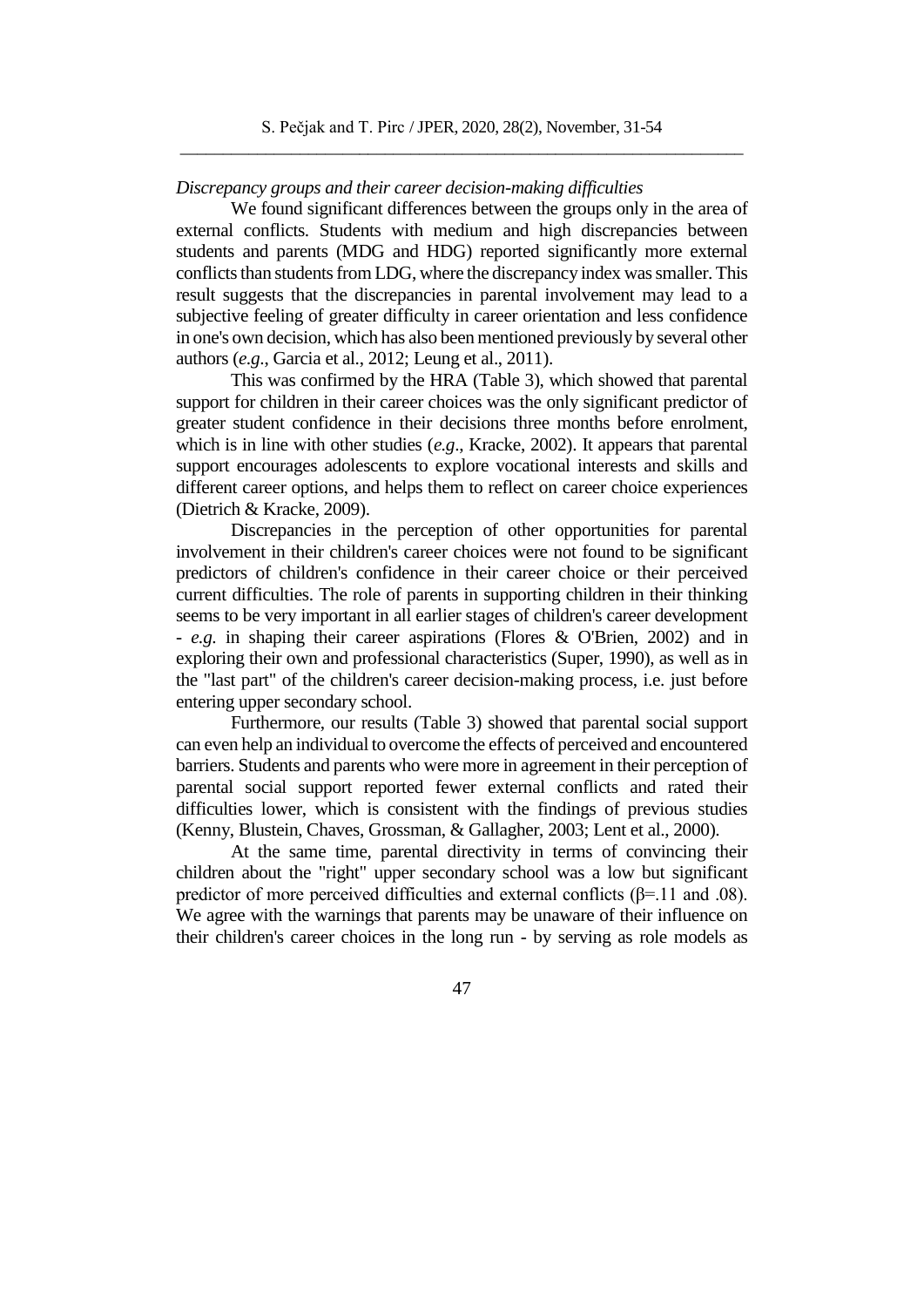workers (Kniveton, 2004) and living by their norms and values (Simpson, 2003) rather than simply being directly involved in the process of career decisionmaking, e.g. by giving advice and forcing their children into a particular upper secondary school in the months before the final decision is made.

## *Practical implications*

In addition to clarifying the research field of parental involvement in the career orientation of their children, our findings are also relevant for school counsellors in several respects. First, it would make sense to sensitise parents at an early age, when their children are still in the lower grades, by informing them on how to promote the development of interests in children, how to talk about their career plans and goals, and how to achieve what is known as the supplementary fit (Kristof, 1996). This is particularly important because parents are the most important source of knowledge about occupations and have similar beliefs about career and school choices as their children (Bryant, Zvonkovic, & Reynolds, 2006; Otto, 2000). Moreover, it is the parents who follow their children's professional development most closely and know their interests and strengths.

Second, if counsellors find medium or large differences in the perception of parental involvement in the process of career decision-making between students and parents, it is necessary to invite parents together with their children to individual career guidance. However, it is important how the counsellor conducts the counselling interview with them. An interesting approach to conducting a career guidance interview is the five-step PICE model by Amundson and Penner (1998): i) Introduction to counselling, where the counsellor explains to the parents that this counselling is primarily intended for the student and that the parents have been invited mainly as observers; ii) Patternfinding exercise - where the counsellor talks to the student about his/her leisure activities. In this way the counsellor encourages the student to talk about the activities in which he is good and those in which he is less competent, thus identifying the stronger and weaker sides of the student. At the end of this stage, the counsellor invites parents to comment on what they have heard and add their own perspective; iii) School preferences and academic performance - the counsellor discusses the subjects the student prefers and encourages them to illustrate these preferences with concrete examples, followed by a parental view of the child's narrative; iv) Perspectives on educational opportunities - the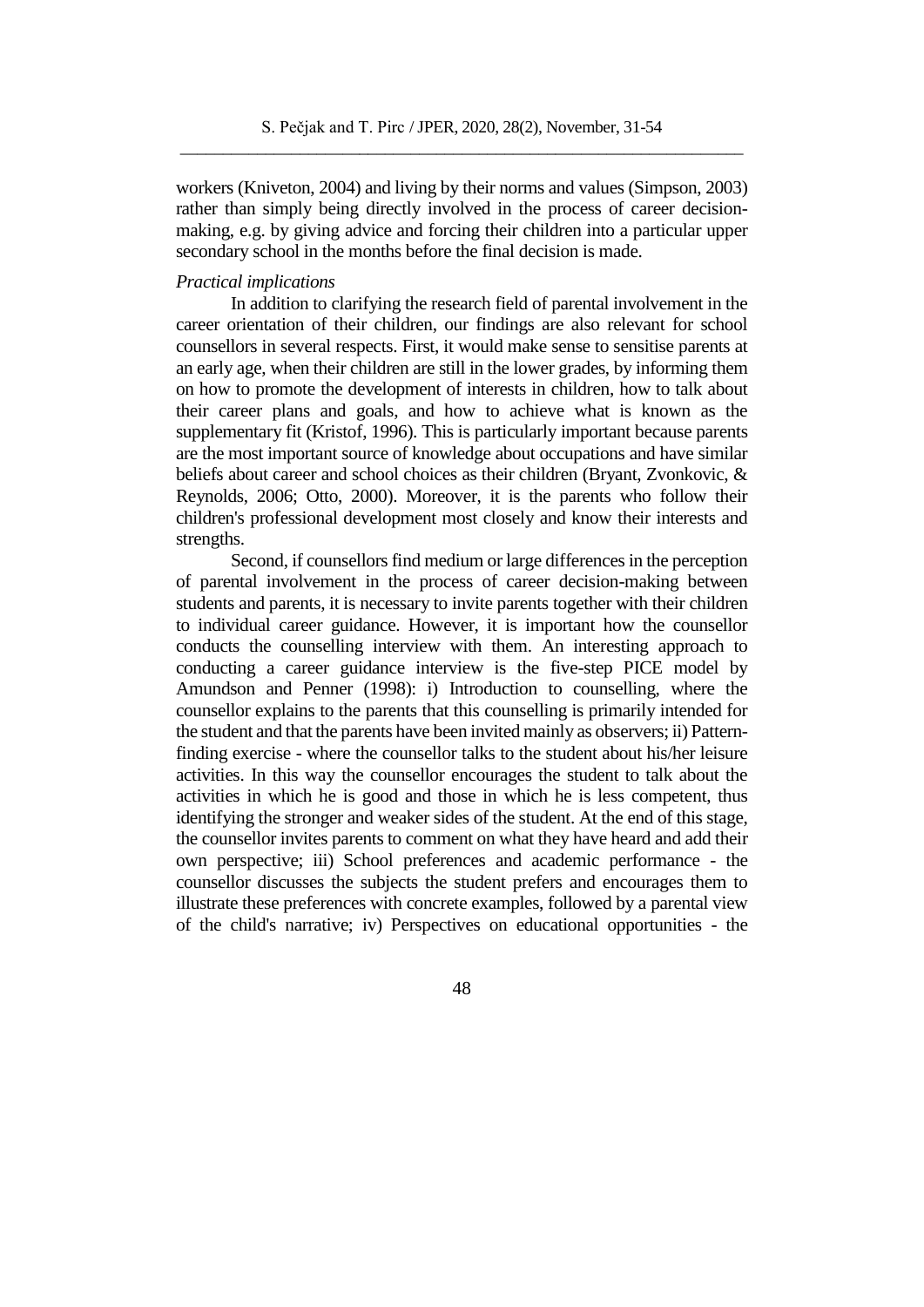counsellor talks to the student about his or her wishes and possibilities for further education (*e.g*., whether they have good enough academic achievement, possible admission procedures, possible fears, etc.), and finally invites the parents to comment; v) Action planning - the counsellor, the student and the parents together make a plan of the steps they have to go through until the next meeting or until the final career decision.

## *Limitations of the study and further research*

The results of our study should be interpreted with some limitations. First, we used a new instrument to measure the difficulties of lower secondary school students in making career choices, which should be taken into account when interpreting the empirical results, although the questionnaire proved to be valid and reliable (except for the Dysfunctional Beliefs scale with very low reliability).

A further limitation is the fact that the results of parental involvement in the career decision-making of their children were collected in a cross-sectional study. A longitudinal approach with multiple data collection in the last year of lower secondary education would probably provide a more reliable estimate of parental involvement in decision-making and explain to what extent the discrepancy between parents and children at different intervals predicts the difficulties children have in making career decisions.

Further research should propose predictive models with variables less frequently studied in the field of parental involvement in the career orientation of their children. For example, the discrepancy between parents and children should be examined according to the extent of the influence of mother and father on the child's career decision, and the discrepancy between them should be triangulated in terms of the child's career choice and difficulties, as this has only been investigated in a few studies to date (*e.g*., Ginerva et al., 2013). It should also be investigated how the degree of separation or parental attachment (investigated *e.g.* by Lee & Kerpelman, 2007) influences the differences in the parents' and children's perspectives on the children's career choice, thus producing a predictive model with greater ecological validity. One of the future research challenges in this area would be to conduct a meta-analysis that would summarize the results of individual research on the role of parents with different cultural backgrounds and different developmental periods, which to our knowledge does not yet exist.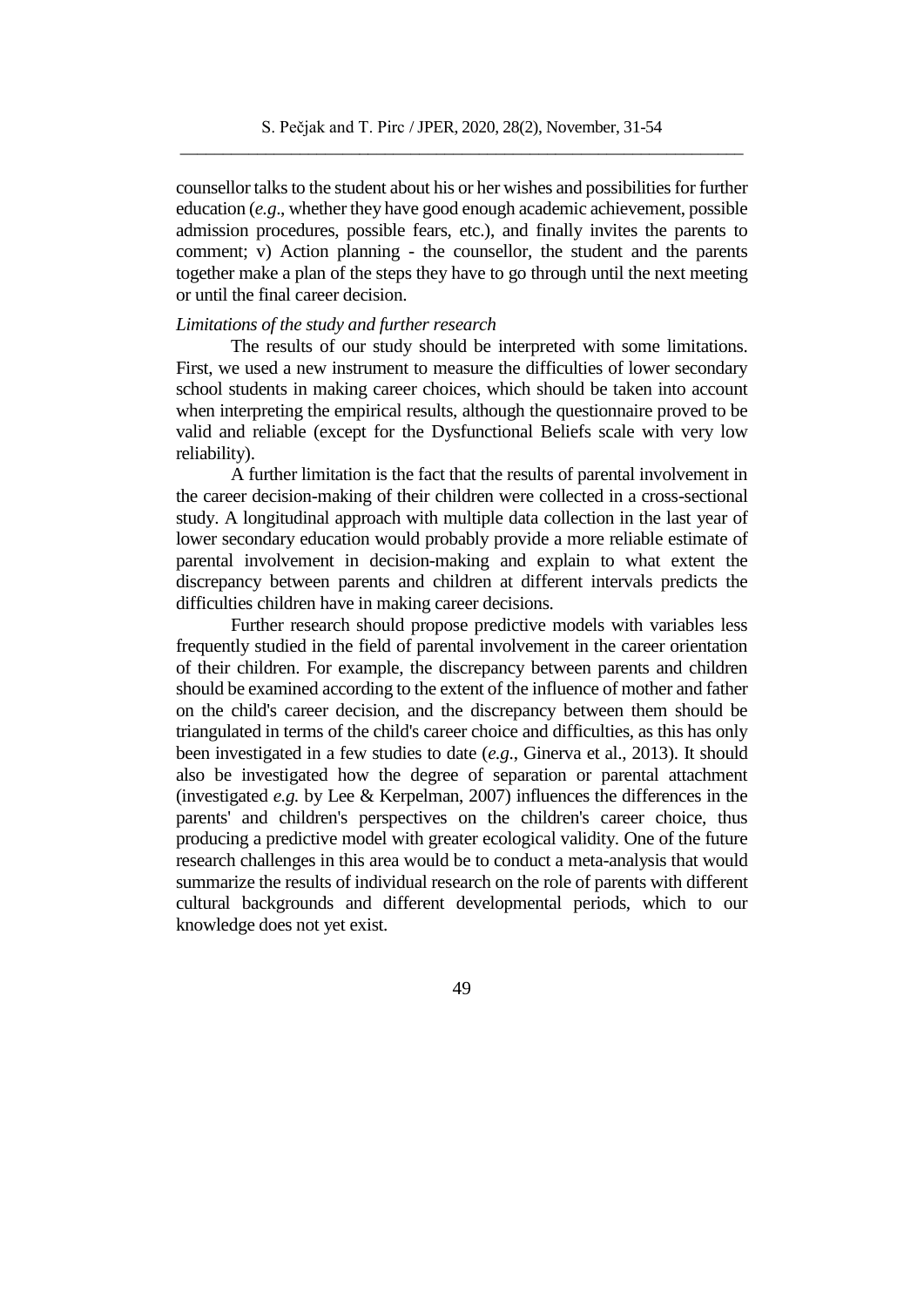In addition to the role of parents, the role of friends in students' career choices should also be taken into account, as studies show that they have the most important influence on adolescent's decision-making alongside parents (Keller & Whinston, 2008). Indeed, studies show that peers have a particularly strong influence on career choice (Kracke, 2002), but less so on the final career decision.

## **References**

- Amundson, N. E., & Penner, K. (1998). Parent Involved Career Exploration. *The Career Development Quarterly, 47*, 135-144. doi.org/10.1002/j.2161- 0045.1998.tb00547.x
- Ashby, J. S., & Schoon, I. (2010). Career Success: The Role of Teenage Career Aspirations, Ambition Value and Gender in Predicting Adult Social Status and Earnings. *Journal of Vocational Behavior, 77*, 350-360. [doi.org/10.1016/j.jvb.2010.06.006](https://doi.org/10.1016/j.jvb.2010.06.006)
- Bardick, A. D., Bernes, K. B., Magnusson, K. C., & Witko, K. D. (2004). Junior high career planning: What students want. *Canadian Journal of Counselling, 38*(2), 104-116.
- Bronfenbrenner, U. (1986). Ecology of the family as a context for human development: Research perspectives. *Developmental Psychology, 22,* 723- 742. doi:10.1037/0012-1649.22.6.723
- Bryant, B. K., Zvonkovic, A. M., & Reynolds, P. (2006). Parenting in relation to child and adolescent vocational development. *Journal of Vocational Behavior, 69*, 149-175. doi:10.1016/j.jvb.2006.02.004
- Butner, J., Berg, C. A., Osborn, P., Butler, J. M., Godri, C., Fortenberry, K. T., & Wiebe, D. J. (2009). Parent-adolescent discrepancies in adolescents' competence and the balance of adolescent autonomy and adolescent and parent well-being in the context of type 1 diabetes. *Developmental Psychology*, *45*, 835-849. doi:10.1037/a0015363
- Chope, R. C. (2005). Qualitatively assessing family influence in career decision making. *Journal of Career Assessment, 13*, 395-414.
- Constantine, M. G., Wallace, B. C., & Kandaichi, M. K. (2005). Examining contextual factors in the career decision status of African American adolescents. *Journal of Career Assessment, 13*, 307-319.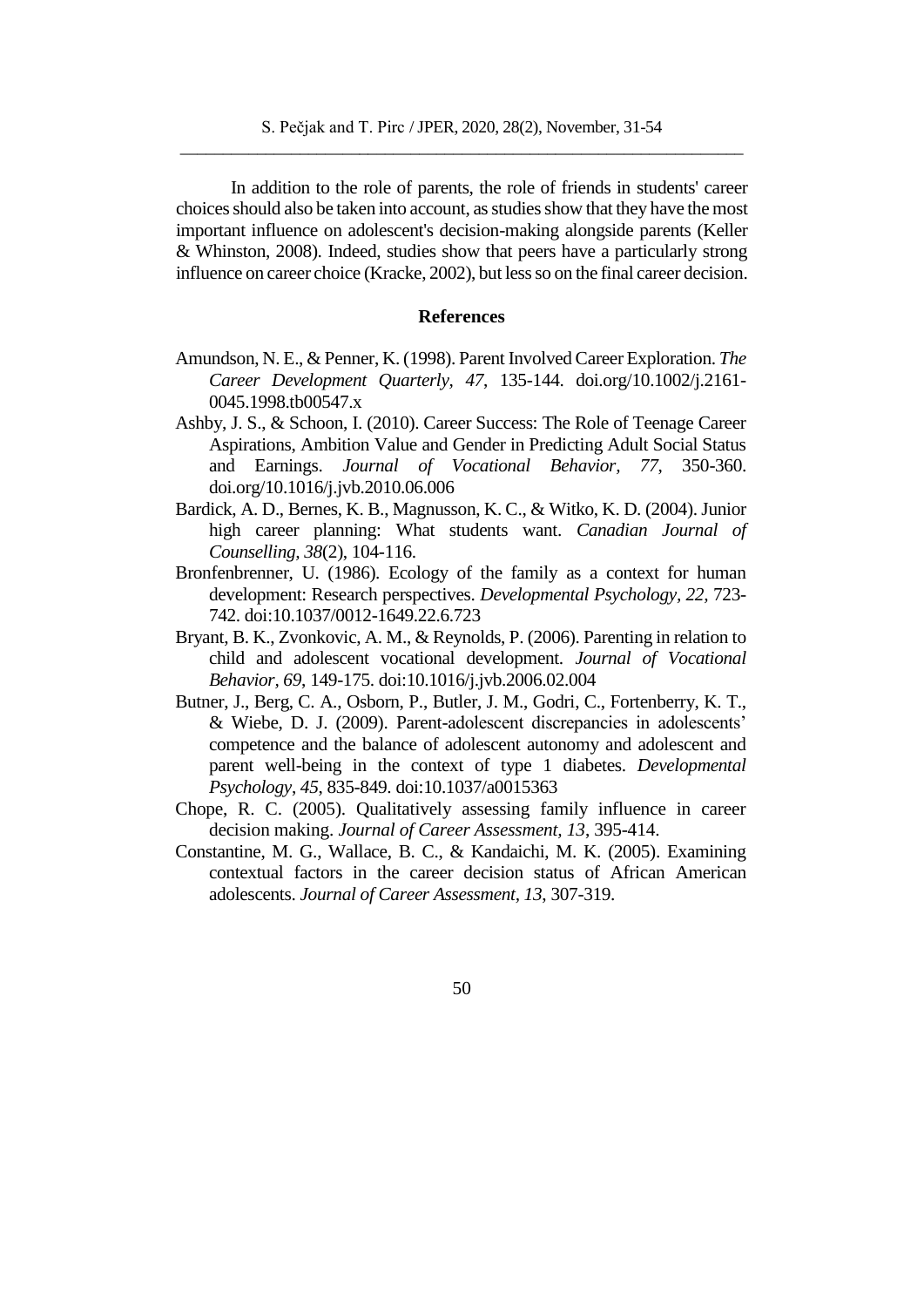- Čerče, M., & Pečjak, S. (2007). Vloga osebnostnih in motivacijskih dejavnikov pri poklicnem odločanju. [The role of personality and motivational factors in career decision-making]. *Psihološka obzorja*, *16*(4), 27-42.
- Dietrich, J., & Kracke, B. (2009). Career-specific parental behaviors in adolescents' development. *Journal of Vacational Behavior, 75,* 109-119. doi:10.1016/j.vb.2009.005
- Duffy, R. D., & Dik, B. J. (2009). Beyond the self: External influences in the career development process. *Career Development Quarterly, 58*, 29-43. doi:10.1002/j.2161-045.2009.tb00171.x
- Ferrari, L. (2013). Parental support in adolescents' career development: Parents' and children perceptions. *The Career Development Quarterly, 63*, 2-15. doi:10.1002/j.2161-0045.2015.00091.x
- Flores, L. Y., & O'Brien, K. M. (2002). The career development of Mexican American adolescent women: A test of social cognitive theory. *Journal of Counselling Psychology*, *49*, 14-27. [doi.org/10.1037/0022-0167.49.1.14](https://doi.org/10.1037/0022-0167.49.1.14)
- Gagnon, E., Ratelle, C. F., Guay, F., & Duchesne, S. (2019). Developmental trajectories of vocational exploration from adolescence to early adulthood: The role of parental need support behaviors. *Journal of Vocational Behavior, 115,* 103338*.* doi.org/10.1016/j.jvb.2019.103338
- Garcia, P. R. J. M., Restubog, S. L. D., Toledano, L. S., Tolentino, L. R., & Rafferty, A. E. (2012). Differential moderating effect of student- and parentrated support in relationship between learning goal orientation and career decision-making self-efficacy. *Journal of Career Assessment, 20*, 22-33. doi.org/10.1177/1069072711417162
- Gati, I., Krausz, M., & Osipow, S. H. (1996). A taxonomy of difficulties in career decision making. *Journal of counselling psychology, 43*, 510-526. doi.org/10.1037/0022-0167.43.4.510
- Ginerva, M. C., Nota, L., & Hargrove, B. K., Inmann, A. G., & Crane, R. L. (2005). Family interaction patterns, career planning attitudes, and vocational identity of high school adolescents. *Journal of Career Development, 31*, 263-278. doi.org/10.1007/s10871-005-4740-1
- Keller, B. K., & Whiston, S. C. (2008). The role of parental influences on young adolescents` career development. *Journal of Career Assessment,* 16, 198- 217[. doi.org/10.1177/1069072707313206](https://doi.org/10.1177/1069072707313206)
- Kenny, M. E., Blustein, D. L., Chaves, A., Grossman, J. M., & Gallagher, L. A. (2003). The role of perceived barriers and relational support in the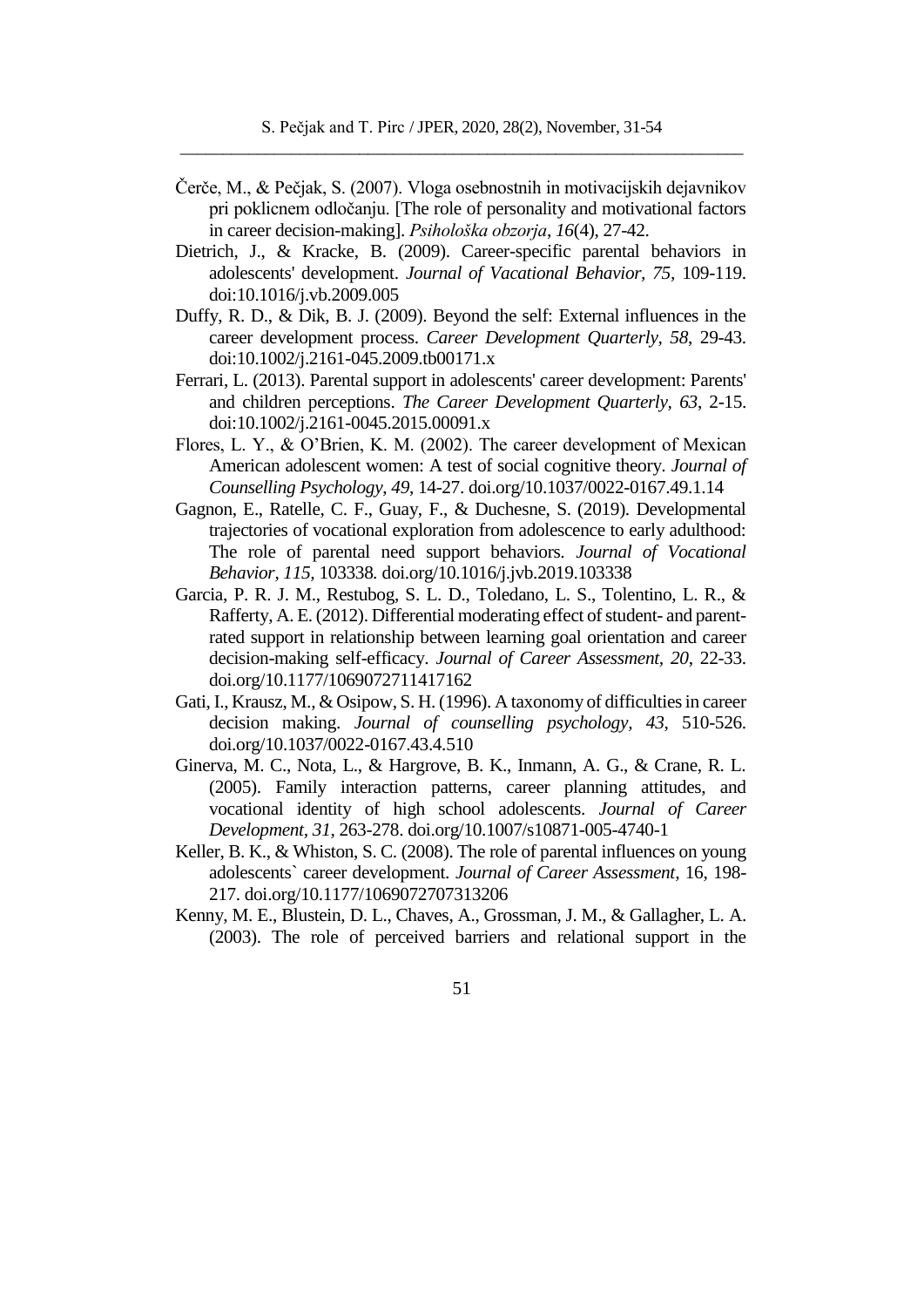educational and vocational lives of urban high school students. *Journal of Counselling Psychology, 50*, 142-155. doi.org/10.1037/0022-0167.50.2.142

Kniveton, B. H. (2004). The influences and motivations on which students base their choice of career. *Research in Education, 72*, 47-59.

- Koumoundouru, G., Tsaousis, I. In Kounenou, K. (2011). Parental influences on Greek adolescents' career decision-making difficulties: The mediating role of core self-evaluations. *Journal of Career Assessment, 19*, 165-182. [doi.org/10.1177/1069072710385547](https://doi.org/10.1177/1069072710385547)
- Kracke, B., & Noack, P. (2005). Die Rolle der Eltern fuer die Berufsorientierung von Jugendlichen [Parental role in adolescents' vocational orientatin]. In B. H. Schuster, H. P. Kuhn, & H. Uhlendorff (Eds.). *Entwicklung in sozialen Beziehungen [Development in social relations]* (pp. 169-193). Stuttgart, Germany: Lucius & Lucius.
- Kracke, B. (2002). The role of personality, parents and peers in adolescents' career exploration. *Journal of adolescence*, *25*, 19-30. doi:10.1006/jado.2001.0446
- Kracke, B., & Schmitt-Rodermund, E. (2001). Adolescents' career exploration in the context of educational and occupational transitions. *Navigating through adolescence: European perspectives, 12*, 141-165.
- Kristof, A. L. (1996). Person-organization fit: an integrative review of its conceptualizations, measurement, and implications. *Personnel Psychology, 49*, 1-49. doi:10.1111/j.1744-6570.1996.tb01790.x
- Lee, C., & Kerpelman, J. (2007). Parent influences on young women's certainty about their career aspirations. *Sex Roles,* 56, 105-115[. doi.org/10.1007/s11199-](https://doi.org/10.1007/s11199-006-9151-7) [006-9151-7](https://doi.org/10.1007/s11199-006-9151-7)
- Lent, R. W., Brown S. D., & Hackett, G. (2000). Contextual supports and barriers to career choice: A social cognitive analysis. *Journal of Counselling Psychology, 47*, 36-49. [doi.org/10.1037/0022-0167.47.1.36](https://doi.org/10.1037/0022-0167.47.1.36)
- Leung, S. A., Hou, Z. J., Gati, I., & Li, X. (2011). Effects of parental expectations and cultural-values orientation on career decision-making difficulties of Chinese university students. *Journal of Vocational Behavior, 78*, 11-20. [doi:10.1016/j.jvb.2010.08.004](https://doi:10.1016/j.jvb.2010.08.004)
- McDevitt, T. M., & Omrod, J. E. (2004). *Child development and education*. Upper Saddle, NJ: Prentice Hall.
- Mortimer, J. T., Zimmer-Gembeck, M. J., Holmes, M., & Shanahan, M. J. (2002). The process of occupational decision making: Patterns during the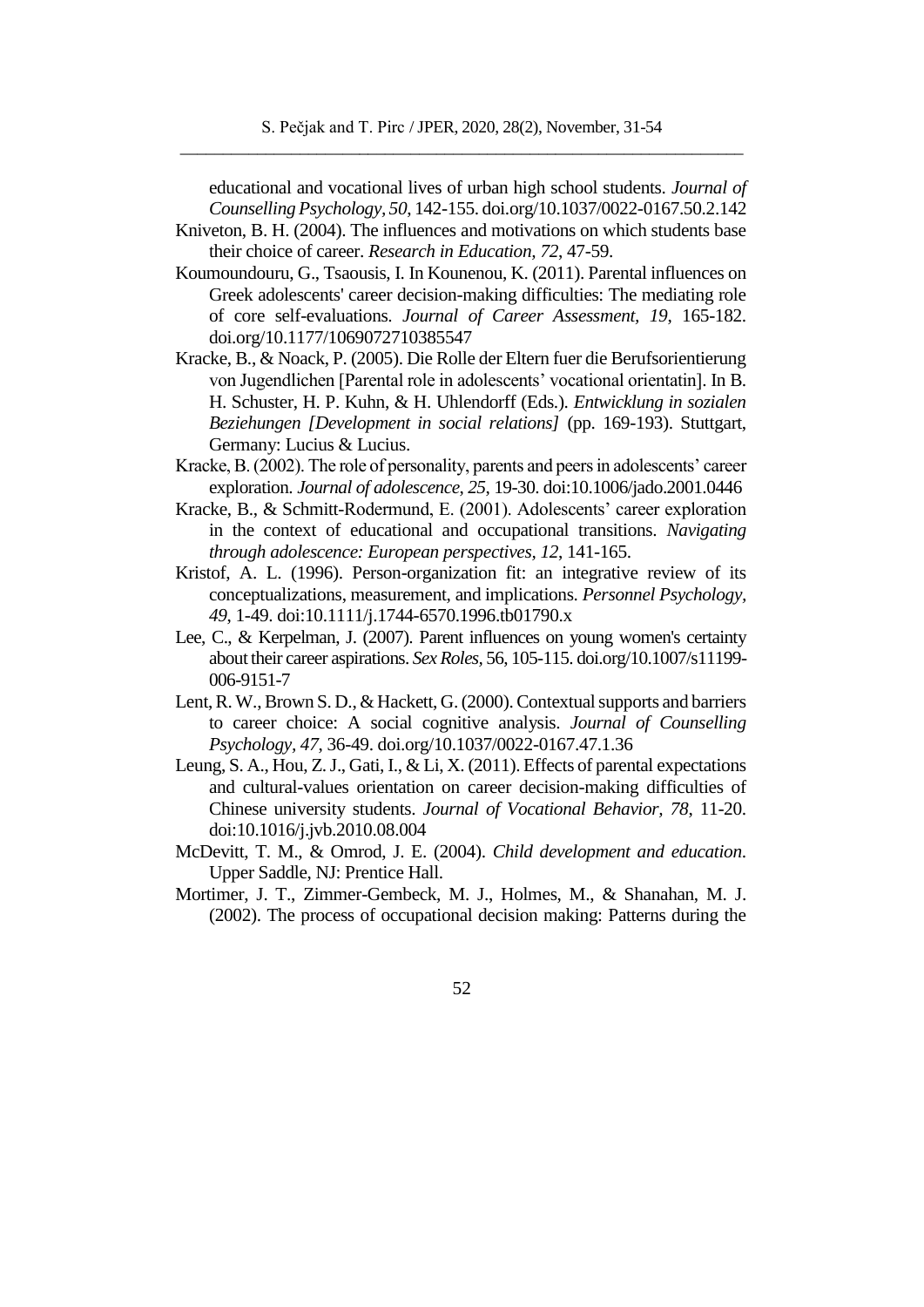transition to adulthood. *Journal of Vocational Behavior, 61*, 439-465. doi.org/10.1006/jvbe.2002.1885

- Neunschwander, M. P. (2008). Elternunterschtuetzung im Berufswahlprozess [Parental support in the process of vocational choice] In D. Laege & A. Hirschi (Eds.). *Berufliche Uebergaenge: Psychologische Grundlagen der Berufs, Studien und Laufbahnberatung [Professional Transitions: Psychological Foundations of Career Opportunities, Study and Career Advice]* (pp. 135-154). Zuerich, Switzerland: LIT-Verlag.
- Olaosebikan, O. I., & Olusakin, A. (2014). Effects of parental influence on adolescents' career choice in Badagry Local Government Area of Lagos State, Nigeria. *Journal of Research & Method in Education, 4*(4), 44-57.
- Otto, L. B. (2000). Youth perspectives on parental career influence. *Journal of Career Development, 27*, 111-118. doi:10.1023/A:1007848600942
- Pečjak, S., Podlesek, A., & Pirc, T. (2018). *Vprašalnik težav pri kariernem odločanju: priročnik [Career decision-making difficulties questionnaire: Manual]*. Ljubljana: Zavod RS za zaposlovanje.
- Pečjak, S., Pirc, T., & Podlesek, A. (2019). *Komplet preizkusov za karierno odločanje v osnovni šoli: priročnik Lower secondary school career decision-making tests kit: Manual]*. Ljubljana: Zavod RS za zaposlovanje.
- Phillips, S. D., Carlson, C., Christopher-Sisk, E., & Gravino, K. L. (2001). Treating clients with decision making problems. In L. VandeCreek & T. L. Jackson (Eds.), *Innovations in clinical practice: A source book* (pp. 129- 140). Sarasota, FL: Professional Resource Press.
- Phillips, S. D., Blustein, D. L., Jobin-Davis, K., & White, S. F. (2002). Preparation for the school-to-work transition: The views of high school students. *Journal of Vocational Behavior, 61*, 202-216. doi.org/10.1006/jvbe.2001.1853
- Restubog, S. L. D., Florentino, A. R., & Garcia, P. R. J. M. (2010). The mediating roles of career self-efficacy and career decidedness in the relationship between contextual support and persistence. *Journal of Vocational Behavior, 77*, 186-195. doi:10.1016/j.jvb.2010.06.005.
- Roe, A. (1957). Early determinants of vocational choice. *Journal of Counselling Psychology, 4*, 212-217. doi.org/10.1037/h0045950
- Sawitri, D. R., Creed, P. A., & Zimmer-Gembeck, M. J. (2012). The Adolescent-Parent Career Congruence Scale: Development and Initial Validation. *Journal of Career Assessment*, *21*, 210-226. doi:10.1177/1069072712466723